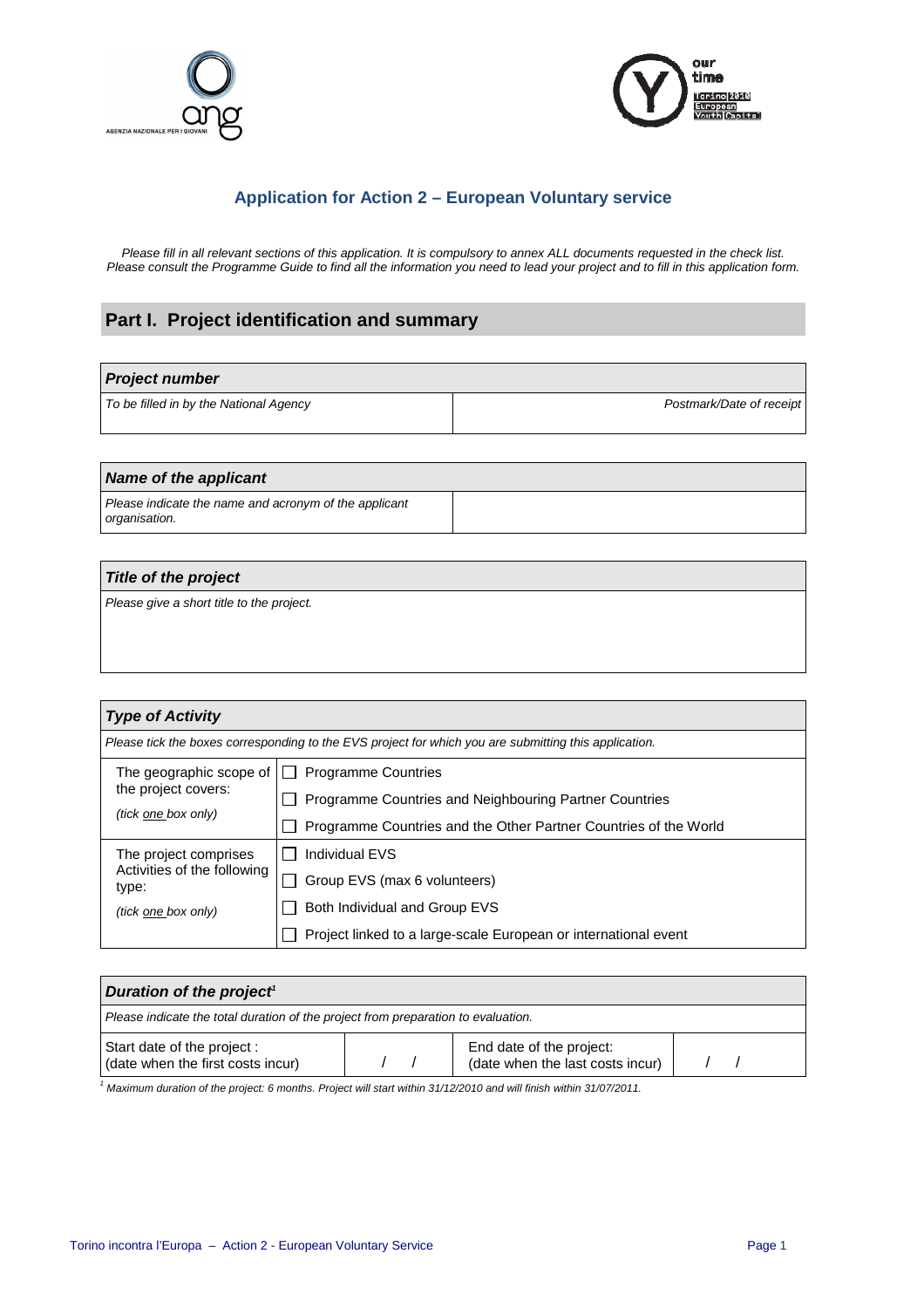# **Part I. Project identification and summary (cont.)**

| Relevance to the general objectives of the Youth in Action Programme                                  |                                                                                                             |  |  |  |
|-------------------------------------------------------------------------------------------------------|-------------------------------------------------------------------------------------------------------------|--|--|--|
| Please tick relevant box(es).                                                                         |                                                                                                             |  |  |  |
| The project:                                                                                          |                                                                                                             |  |  |  |
|                                                                                                       | promotes young people's active citizenship in general and their European citizenship in particular;         |  |  |  |
| cohesion in the European Union;                                                                       | develops solidarity and promote tolerance among young people, in particular in order to foster social       |  |  |  |
| $\Box$ fosters mutual understanding between young people in different countries;                      |                                                                                                             |  |  |  |
| society organisations in the youth field;                                                             | contributes to developing the quality of support systems for youth activities and the capabilities of civil |  |  |  |
| promotes European cooperation in the youth field.                                                     |                                                                                                             |  |  |  |
|                                                                                                       |                                                                                                             |  |  |  |
| Relevance to the priorities of the Youth in Action Programme<br>Please tick relevant box(es).         |                                                                                                             |  |  |  |
| <b>Permanent thematic priorities</b>                                                                  | <b>Annual priorities</b>                                                                                    |  |  |  |
| European Citizenship                                                                                  | European Year for Combating Poverty and Social Exclusion                                                    |  |  |  |
| Participation of young people                                                                         | Youth unemployment                                                                                          |  |  |  |
| $\Box$ Cultural diversity                                                                             | Global challenges (such as sustainable development, climate                                                 |  |  |  |
| $\Box$ Inclusion of young people with fewer                                                           | change, migrations and the Millennium Developmment Goals)                                                   |  |  |  |
| opportunities                                                                                         |                                                                                                             |  |  |  |
|                                                                                                       |                                                                                                             |  |  |  |
| <b>National priorities</b>                                                                            | Other priorities - If so, please specify:                                                                   |  |  |  |
| If so, please specify:                                                                                |                                                                                                             |  |  |  |
|                                                                                                       |                                                                                                             |  |  |  |
|                                                                                                       |                                                                                                             |  |  |  |
| <b>Main themes for the Activities</b><br>Please tick not more than 2 boxes.                           |                                                                                                             |  |  |  |
| European awareness                                                                                    | Post conflict/post-disaster rehabilitation                                                                  |  |  |  |
| Inter-religious dialogue                                                                              | Urban/Rural development                                                                                     |  |  |  |
| Anti-discrimination                                                                                   | Youth policies                                                                                              |  |  |  |
| Art and culture                                                                                       | Media and communications/Youth information                                                                  |  |  |  |
| <b>Disability</b>                                                                                     | Education through sport and outdoor activities                                                              |  |  |  |
| <b>Minorities</b>                                                                                     |                                                                                                             |  |  |  |
|                                                                                                       | Health                                                                                                      |  |  |  |
| Gender equality<br>Environment                                                                        |                                                                                                             |  |  |  |
| Non-discrimination based on sexual orientation<br>Development Cooperation                             |                                                                                                             |  |  |  |
| Other - If so, please specify:<br>Please describe how the theme(s) will be dealt with in the project. | Roma communities                                                                                            |  |  |  |
|                                                                                                       |                                                                                                             |  |  |  |
|                                                                                                       |                                                                                                             |  |  |  |
|                                                                                                       |                                                                                                             |  |  |  |
|                                                                                                       |                                                                                                             |  |  |  |
|                                                                                                       |                                                                                                             |  |  |  |
|                                                                                                       |                                                                                                             |  |  |  |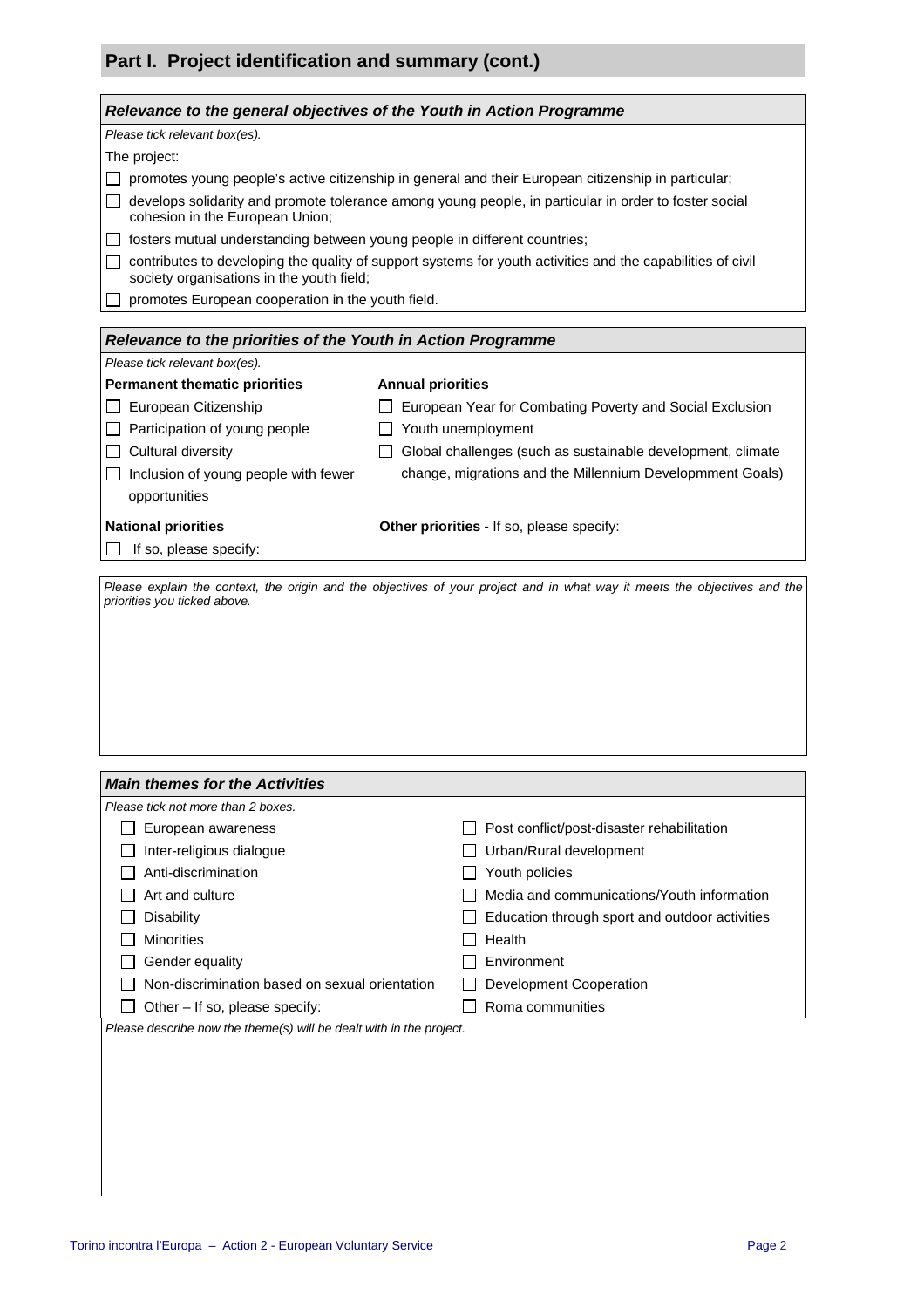#### **Summary of the project**

Please give a short description of your project (approximately 10-15 lines). Please note that if your project is approved, this paragraph may be used for publication. Therefore be accurate and include the venues, the type of EVS project, the themes, the objectives, the duration of the Service(s) (in months), the countries involved, the number of volunteers, the implemented activities and the methods applied. This summary should be completed in English, French or German, regardless of which language you use to fill in the rest of this application. Please be concise and clear.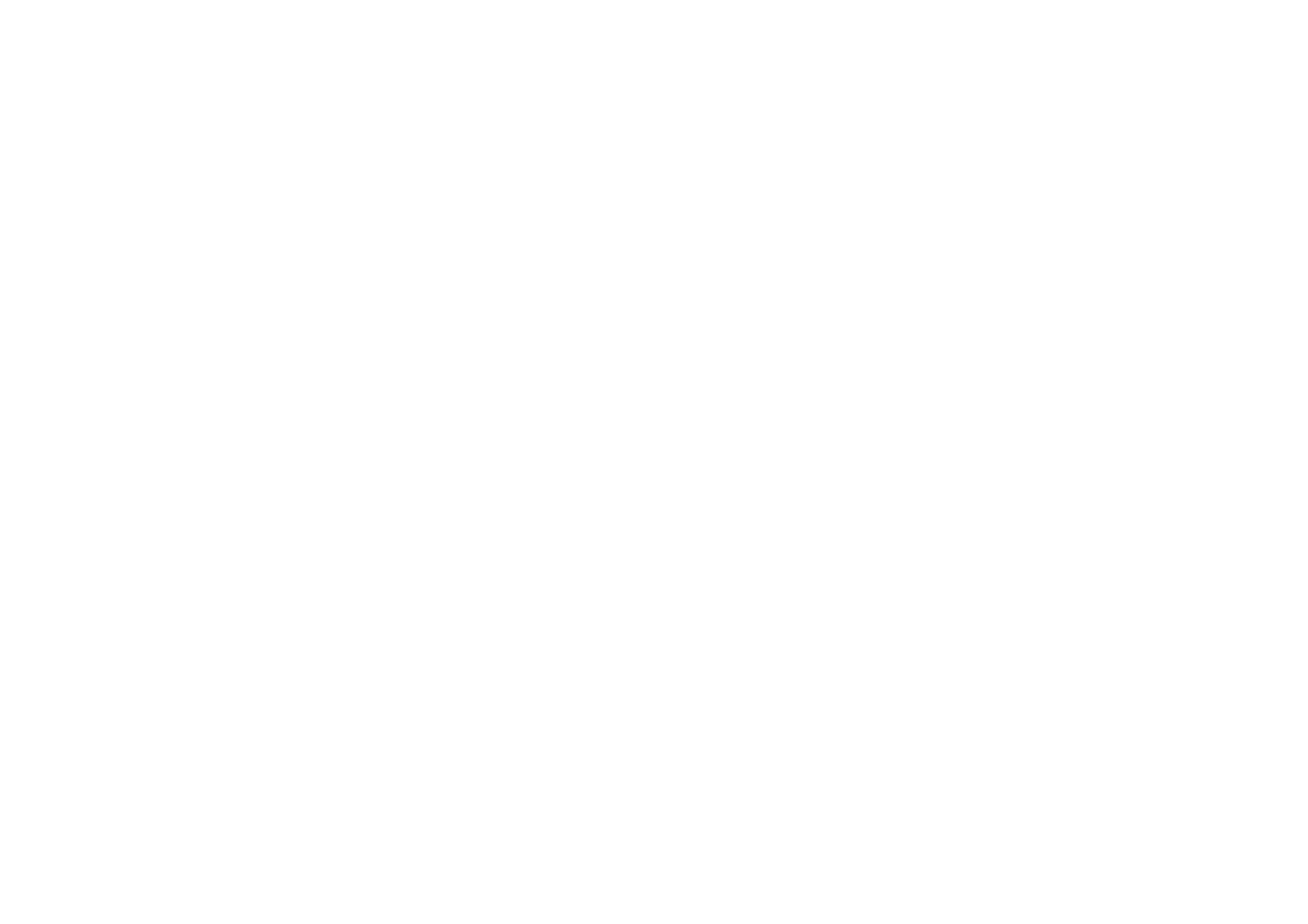#### **Details of partners involved in EVS Activities**

Please note the following: all Host Organisations (HO) or all Sending Organisations (SO) of a given EVS Activity must be based in the country of the Coordinating Organisation (applicant). Moreover, every Host and<br>Sending O

If more space is needed, please add rows.

| Name of SO | Sending country | El reference<br>number | Name of HO                       | Host country | El reference<br>number | Number of<br>volunteer $(s)^3$ | Service start date<br>(dd/mm/yy) | Service end date<br>(dd/mm/yy) | Service<br>duration |
|------------|-----------------|------------------------|----------------------------------|--------------|------------------------|--------------------------------|----------------------------------|--------------------------------|---------------------|
|            |                 |                        |                                  |              |                        |                                |                                  |                                |                     |
|            |                 |                        |                                  |              |                        |                                |                                  |                                |                     |
|            |                 |                        |                                  |              |                        |                                |                                  |                                |                     |
|            |                 |                        |                                  |              |                        |                                |                                  |                                |                     |
|            |                 |                        |                                  |              |                        |                                |                                  |                                |                     |
|            |                 |                        |                                  |              |                        |                                |                                  |                                |                     |
|            |                 |                        |                                  |              |                        |                                |                                  |                                |                     |
|            |                 |                        |                                  |              |                        |                                |                                  |                                |                     |
|            |                 |                        |                                  |              |                        |                                |                                  |                                |                     |
|            |                 |                        |                                  |              |                        |                                |                                  |                                |                     |
|            |                 |                        |                                  |              |                        |                                |                                  |                                |                     |
|            |                 |                        |                                  |              |                        |                                |                                  |                                |                     |
|            |                 |                        |                                  |              |                        |                                |                                  |                                |                     |
|            |                 |                        |                                  |              |                        |                                |                                  |                                |                     |
|            |                 |                        | ----------------------- <b>-</b> |              |                        | ____________________           |                                  |                                |                     |
|            |                 |                        |                                  |              |                        |                                |                                  |                                |                     |
|            |                 |                        |                                  |              |                        |                                |                                  |                                |                     |
|            |                 |                        |                                  |              |                        |                                |                                  |                                |                     |
|            |                 |                        |                                  |              |                        |                                |                                  |                                |                     |
|            |                 |                        |                                  |              | Total                  |                                |                                  |                                |                     |

 $^3$  Up to 6 volunteers may participate in a project. The names of the volunteers do not need to be identified at this stage.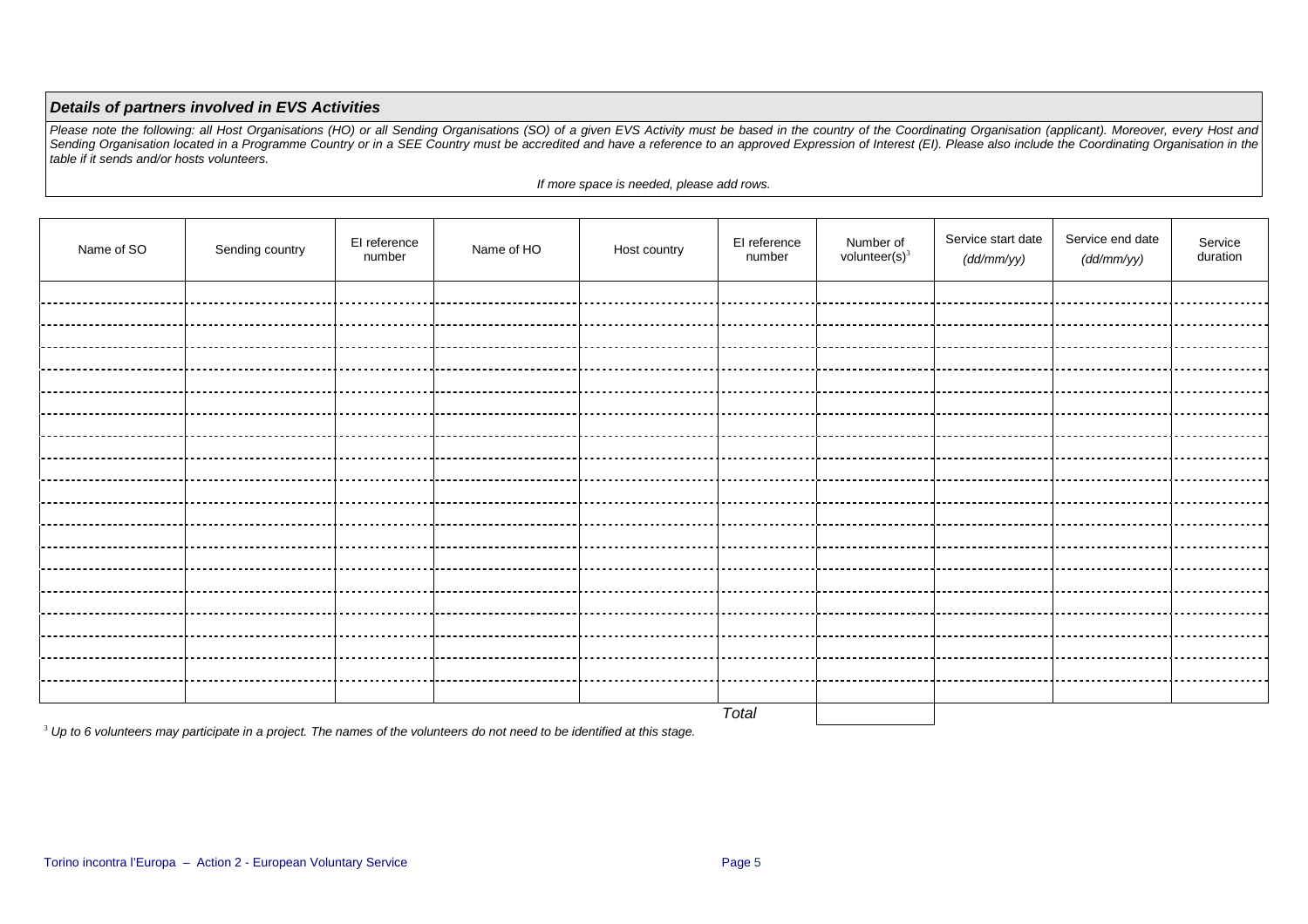# **Part II. Applicant**

Email

Telephone

| A. Details of the applicant (Coordinating Organisation) |         |  |  |  |
|---------------------------------------------------------|---------|--|--|--|
| Name                                                    |         |  |  |  |
| Accreditation reference<br>number $(EI)^4$              |         |  |  |  |
| Street address                                          |         |  |  |  |
| Postcode                                                | City    |  |  |  |
| Region                                                  | Country |  |  |  |
| Email                                                   | Website |  |  |  |
| Telephone                                               | Telefax |  |  |  |

4 The Coordinating Organisation established in a Programme Country or in South East Europe must be accredited and have a reference to an approved Expression of Interest (EI).

| Person authorised to sign the contract on behalf of the applicant (legal representative) |            |  |  |  |  |
|------------------------------------------------------------------------------------------|------------|--|--|--|--|
| Family name (Ms/Mr)                                                                      | First name |  |  |  |  |
| Position/function                                                                        |            |  |  |  |  |
|                                                                                          |            |  |  |  |  |
| Person in charge of the project (contact person)                                         |            |  |  |  |  |
| Family name (Ms/Mr)                                                                      | First name |  |  |  |  |
|                                                                                          |            |  |  |  |  |

| B. Profile and role of the applicant |                                                                                                                                                                                                                              |  |  |  |
|--------------------------------------|------------------------------------------------------------------------------------------------------------------------------------------------------------------------------------------------------------------------------|--|--|--|
| Type and status                      | Non profit/non governmental organisation<br>Public body<br>Body active at European level in the youth field<br>Profit-making organisation <sup>5</sup><br>International governmental organisation<br>Other – please specify: |  |  |  |
| <b>Activity level</b>                | Regional<br>National<br>European/international<br>Local                                                                                                                                                                      |  |  |  |
| Role                                 | Sending Organisation<br><b>Host Organisation</b><br>Both Sending and Host Organisation<br>Only Coordinating Organisation (neither Sending nor Host Organisation)                                                             |  |  |  |
|                                      | Please give a short description of your organisation (regular activities, member of, etc.) and describe your capacity and<br>motivation to complete the proposed project.                                                    |  |  |  |

 $\frac{5}{6}$  Only when it organises an event in the area of youth, sport or culture.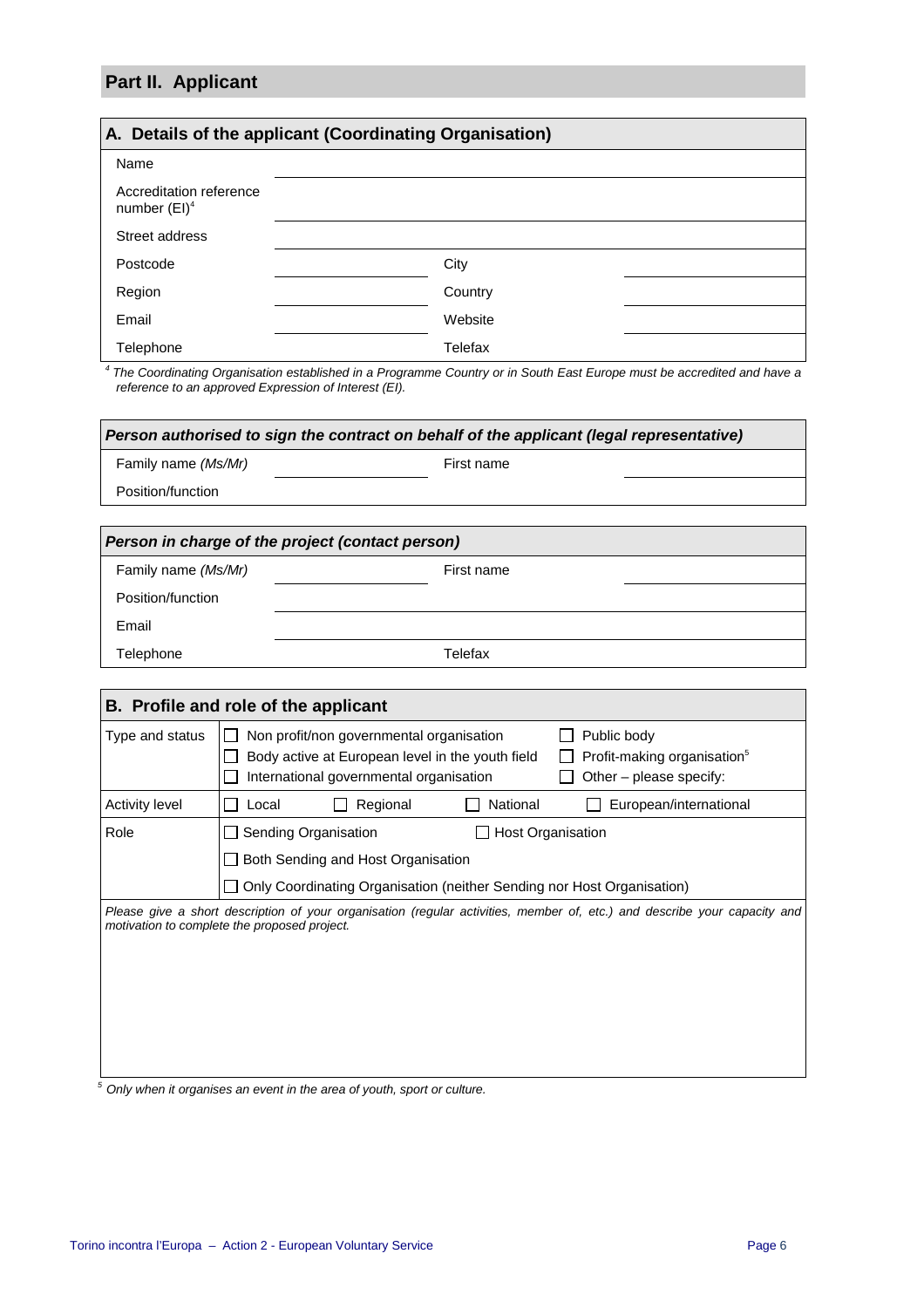# **Part III. Partner promoter(s)**

| A. Details of the partner |                 |  |  |  |
|---------------------------|-----------------|--|--|--|
| Name                      |                 |  |  |  |
| Street address            |                 |  |  |  |
| Postcode & city           | Country         |  |  |  |
| Region                    | EI<br>reference |  |  |  |
| Email                     | Website         |  |  |  |
| Telephone                 | Telefax         |  |  |  |

| Person in charge of the project (contact person) |            |  |  |  |
|--------------------------------------------------|------------|--|--|--|
| Family name (Ms/Mr)                              | First name |  |  |  |
| Position/function                                |            |  |  |  |
| Email                                            |            |  |  |  |
| Telephone                                        | Telefax    |  |  |  |

| B. Profile and role of the partner |                                                                                             |                          |                                         |  |  |
|------------------------------------|---------------------------------------------------------------------------------------------|--------------------------|-----------------------------------------|--|--|
| Type and status                    | Non profit/non governmental organisation                                                    |                          | Public body                             |  |  |
|                                    | Body active at European level in the field of youth                                         |                          | Profit-making organisation <sup>6</sup> |  |  |
|                                    | International governmental organisation                                                     |                          | Other – please specify:                 |  |  |
| Activity level                     | Regional<br>Local                                                                           | National                 | European/international                  |  |  |
|                                    | Member organisation of the applicant                                                        |                          |                                         |  |  |
| Role                               | Sending Organisation                                                                        | <b>Host Organisation</b> |                                         |  |  |
|                                    | Please give a short description of your organisation (regular activities, member of, etc.): |                          |                                         |  |  |
|                                    |                                                                                             |                          |                                         |  |  |
|                                    |                                                                                             |                          |                                         |  |  |
|                                    |                                                                                             |                          |                                         |  |  |
|                                    |                                                                                             |                          |                                         |  |  |
|                                    |                                                                                             |                          |                                         |  |  |
|                                    |                                                                                             |                          |                                         |  |  |
|                                    |                                                                                             |                          |                                         |  |  |

 $6$  Only when it organises an event in the area of youth, sport or culture.

#### **C. Preliminary agreement of the partner**

I, the undersigned, on behalf of (repeat the name of the partner)

confirm our participation in each stage of the project (repeat the title of the project as stated in Part I):

The project will respect the provisions of the EVS Charter and the Programme Guide of the Youth in Action Programme. I am aware of the right and obligation of the volunteer(s) to participate in the EVS Training and Evaluation Cycle offered by the National Agencies in Programme Countries and by the SALTO-Youth SEE Resource Centre in South East Europe. If part of this training and evaluation session is carried out by my organisation (according to provisions indicated in the Programme Guide), such events will fully respect the European minimum standards and guidelines for EVS volunteer trainings.

I confirm that my organisation/group has not applied for funding for this project to another National Agency.

I declare having reached an agreement with all the promoters involved in the project with regard to the share of Torino Municipality grant my organisation is entitled to receive in order to implement the project.

Furthermore, I confirm my undertaking to ensure visibility of the Municipality of Torino and of the Italian National Agency support for the project and to ensure dissemination and exploitation of its results.

Name in capital letters:

Place: Signature: Signature:

Date: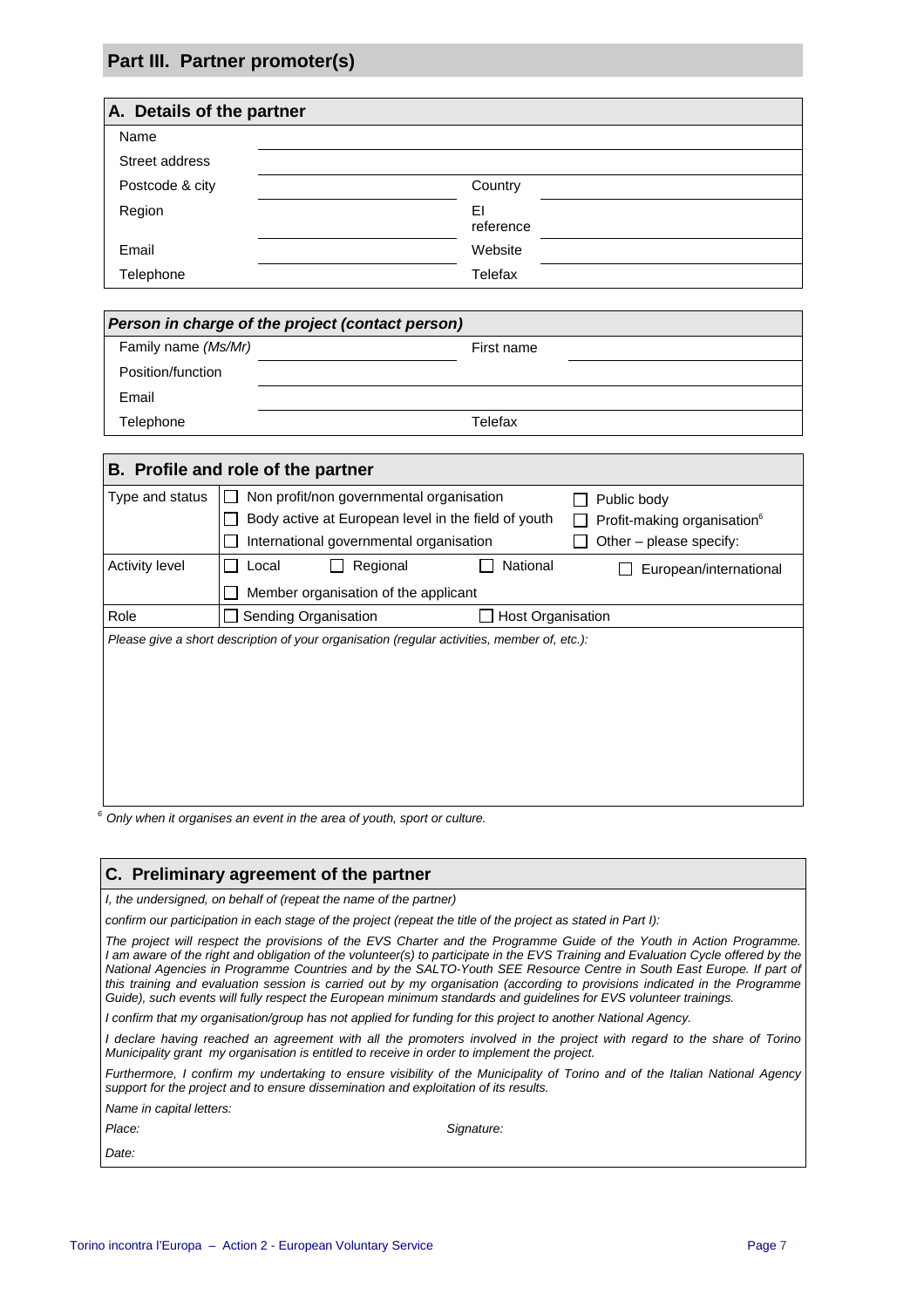# **Part IV. Project description**

#### **A. Partnership and coordination**

Please indicate how you found the other promoter(s), how you established an efficient partnership, and how the partner(s) will cooperate and be involved in the project.

Please also describe your role as Coordinating Organisation and the coordination tasks you will carry out throughout the project.

## **B. Volunteer profile and recruitment process**

The Coordinating and/or Host and/or Sending Organisation(s) undertake(s) to select volunteers aged between 18 and 30 years and legally residing in a Programme Country or in a Partner Country. Young people with fewer opportunities can also participate from the age of 16. When recruiting volunteers, the Coordinating/Host/Sending Organisation(s) undertake(s) to maintain the overall accessibility to EVS and to aim at gender balance.

Please describe the expected volunteer profile(s) and selection process of the volunteer(s):

- the profile of volunteer candidates,
- how you foresee informing the "vacant EVS placement",
- how the volunteer(s) will be selected among the candidates and how the openness and transparency of the selection process will be ensured,
- how the Activity will match the volunteers' profile or interests,
- how you will avoid job substitution,
- if specific skills are required, please justify.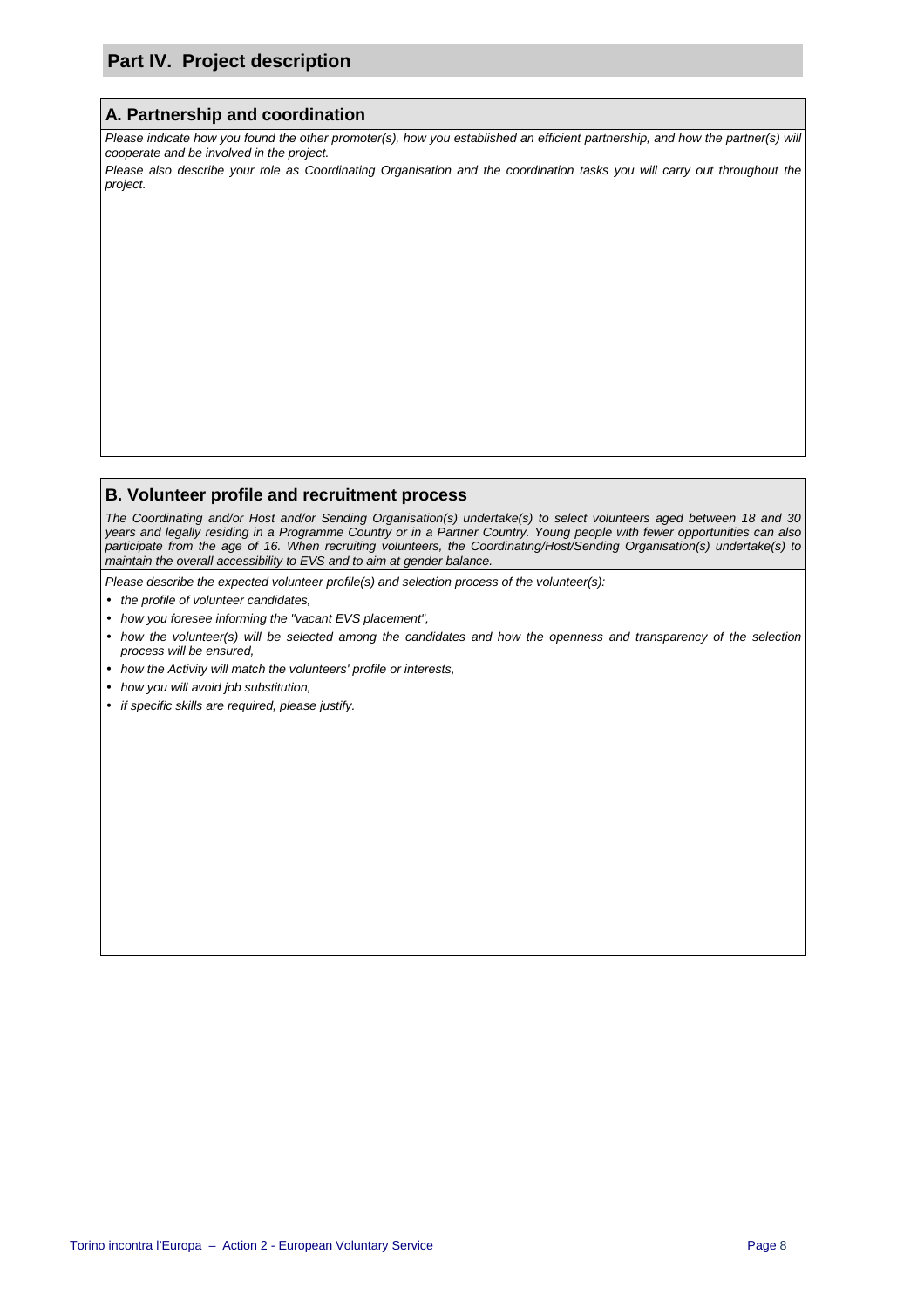| C. Inclusion of young volunteers with fewer opportunities                                                                                                                                                                                                                                             |                                |                        |  |
|-------------------------------------------------------------------------------------------------------------------------------------------------------------------------------------------------------------------------------------------------------------------------------------------------------|--------------------------------|------------------------|--|
| Does your project involve young people with fewer opportunities (facing a situation that makes their inclusion in society more<br>difficult, see main situations/obstacles identified herebelow) and/or special needs (mobility problems, health care, etc.)? If so,<br>please describe and motivate. |                                |                        |  |
|                                                                                                                                                                                                                                                                                                       |                                |                        |  |
| Number of estimated volunteers with fewer opportunities involved in the project:                                                                                                                                                                                                                      |                                |                        |  |
| Please tick the situation(s) they face:                                                                                                                                                                                                                                                               |                                |                        |  |
| $\Box$ Social obstacles                                                                                                                                                                                                                                                                               | Economic obstacles             | $\Box$ Disability      |  |
| $\Box$ Educational difficulties                                                                                                                                                                                                                                                                       | $\Box$ Cultural differences    | $\Box$ Health problems |  |
| Geographical obstacles                                                                                                                                                                                                                                                                                | $\Box$ Other – please specify: |                        |  |

### **D. Training and support of volunteers:**

#### Please describe:

- how the volunteers will be prepared, trained and supported (including upon return to their sending countries);
- the objectives, the content and a programme of the planned Activities [if you are in charge of organising the EVS Training and Evaluation Cycle for the volunteer(s)].

#### **E. Intercultural dimension:**

Please indicate if and how your project reflects the following characteristics:

- the Activity increases young people's positive awareness of other cultures;
- the Activity supports dialogue and intercultural encounters with other young people from different backgrounds and cultures;
- the Activity helps to prevent and combat prejudice, racism and all attitudes leading to exclusion;
- the Activity develops sense of tolerance and understanding of diversity.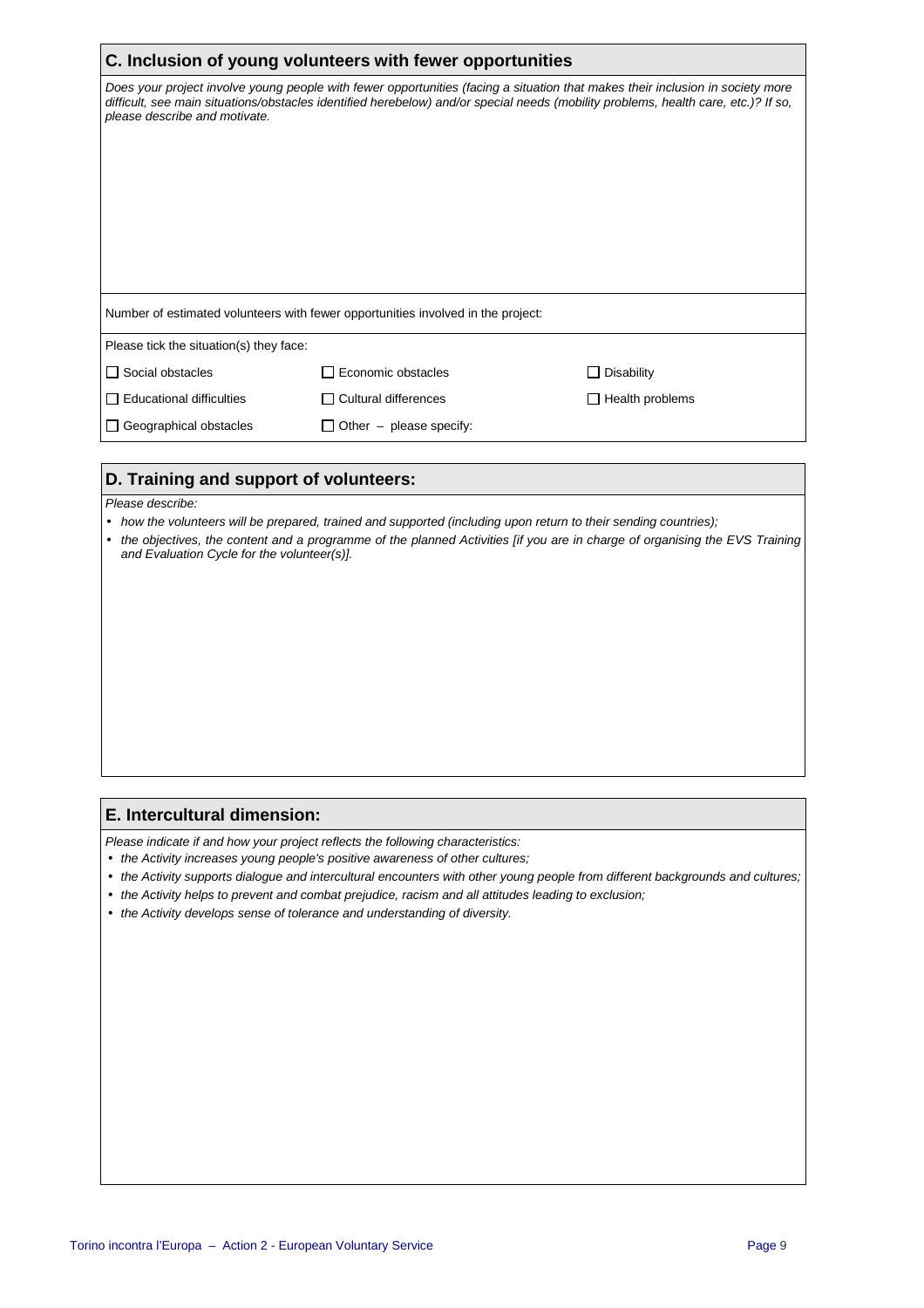|              | F. European dimension:                                                                                                                                                                                                                                                       |
|--------------|------------------------------------------------------------------------------------------------------------------------------------------------------------------------------------------------------------------------------------------------------------------------------|
| П            | Please indicate if and how your project reflects the following characteristics; tick box(es) and then describe:<br>the Activity fosters young people's sense of European citizenship and helps them to understand their role as part of the<br>present and future of Europe: |
| П            | the Activity reflects a common concern for European society, such as racism, xenophobia and anti-semitism, drug<br>abuse                                                                                                                                                     |
| $\Box$       | the Activity's theme is linked to EU topics, such as EU enlargement, the roles and activities of the European institutions,<br>the EU's action in matters affecting young people;                                                                                            |
| $\mathbf{I}$ | the Activity debates the founding principles of the EU, i.e. principles of liberty, democracy, respect for human rights and<br>fundamental freedoms, and the rule of law.                                                                                                    |

# **G. Visibility:**

Apart from the compulsory use of the Logos , please describe:

- how you will ensure the visibility of the project;
- how your project will provide clear promotional added value for the project "Torino incontra l'Europa".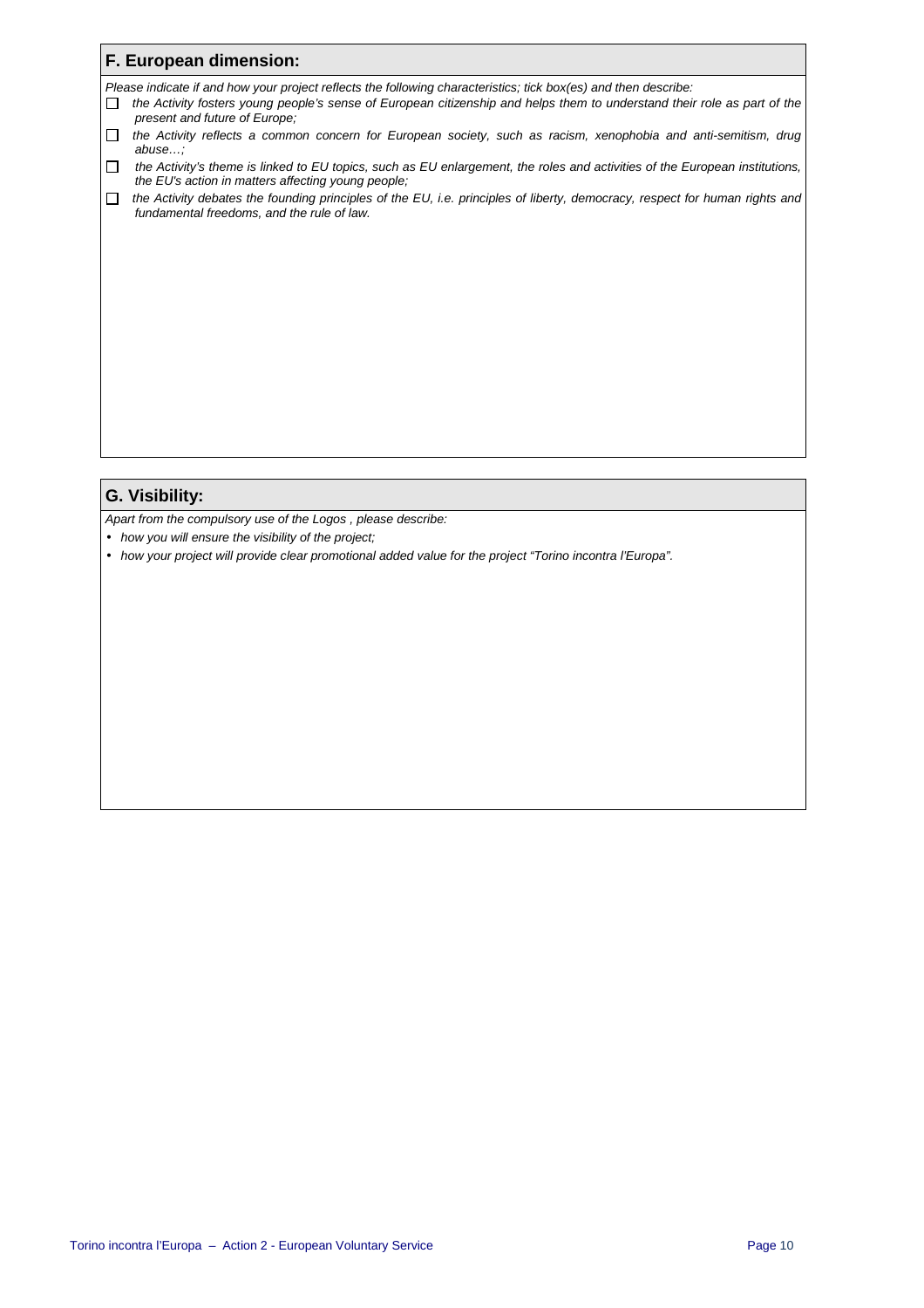| H. Dissemination and exploitation of results:                                                                                                                                                                                                                                                     |
|---------------------------------------------------------------------------------------------------------------------------------------------------------------------------------------------------------------------------------------------------------------------------------------------------|
| Please give a detailed description of standard measures planned in view to disseminate and exploit the results of the Activities<br>in order to optimise their value, strengthen their impact and ensure that the largest possible number of young people and<br>organisations benefit from them. |
|                                                                                                                                                                                                                                                                                                   |
|                                                                                                                                                                                                                                                                                                   |
| Please indicate how the volunteer(s) will be involved in these measures.                                                                                                                                                                                                                          |
| Have you planned additional measures assuring dissemination and exploitation of project's results?<br>Yes<br>No<br>If so, please describe them.                                                                                                                                                   |

# **I. Impact and multiplying effect:**

Please explain the expected impact on the volunteers and the local communities involved in the project and which measures are foreseen to attain these impacts. In a long term perspective, please describe how you plan to achieve a multiplying effect and sustainable impact.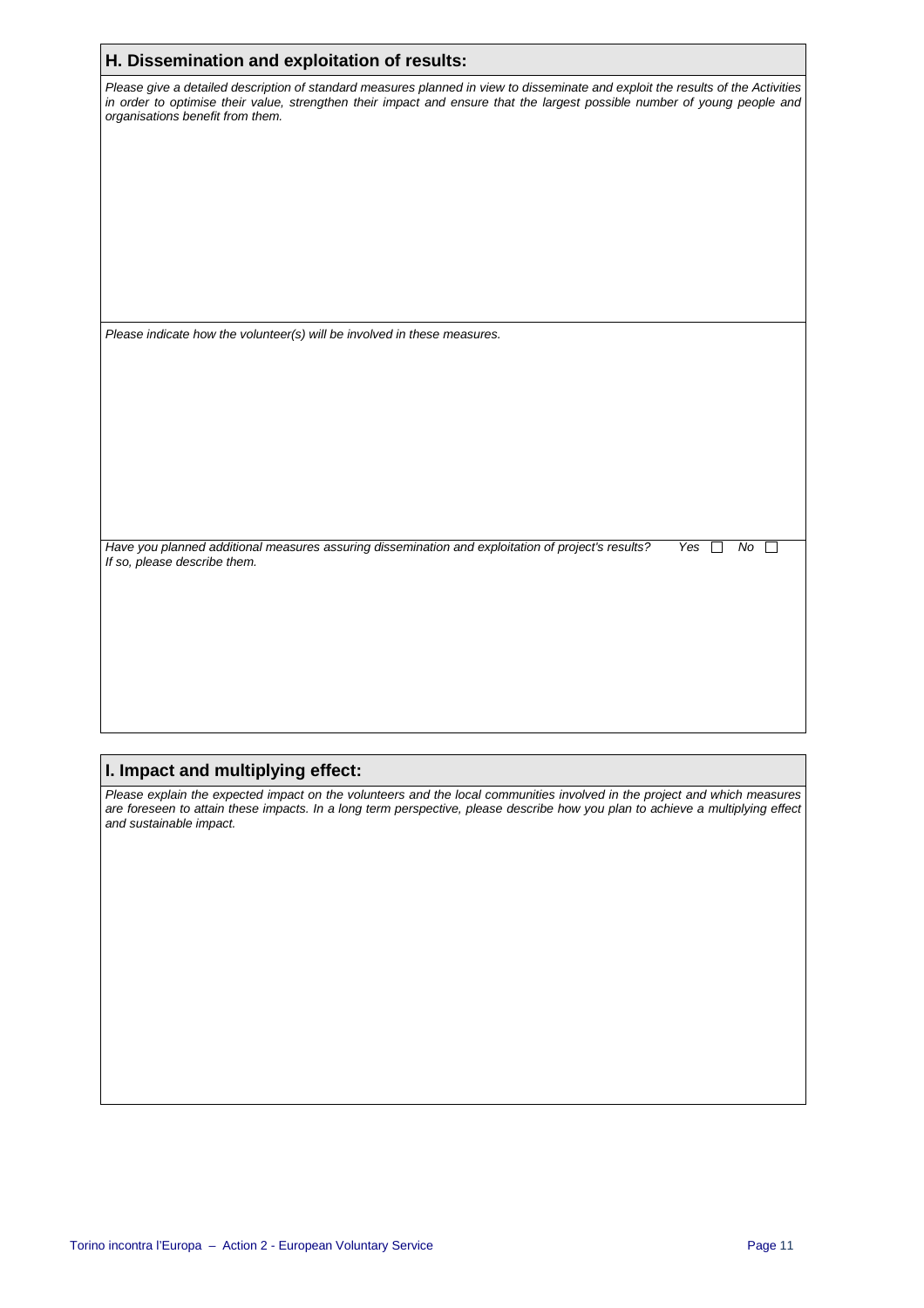# **Part V. Activity description**

| A. Structure of the Activity:                           |                                                                                                      |  |  |  |  |
|---------------------------------------------------------|------------------------------------------------------------------------------------------------------|--|--|--|--|
|                                                         | Please fill in this part for each Activity in the project (one "Activity description" per Activity). |  |  |  |  |
| If more space is needed, please extend boxes            |                                                                                                      |  |  |  |  |
|                                                         |                                                                                                      |  |  |  |  |
| Activity n° (1, 2, 3):                                  |                                                                                                      |  |  |  |  |
| Type of Activity:<br>(tick one box only)                | Individual EVS                                                                                       |  |  |  |  |
|                                                         | Group EVS (max 6 volunteers)<br>Ш                                                                    |  |  |  |  |
| Number of volunteers <sup>7</sup>                       |                                                                                                      |  |  |  |  |
| Number of Sending Organisation(s) involved <sup>8</sup> |                                                                                                      |  |  |  |  |
| Name of Sending Organisation(s) involved                |                                                                                                      |  |  |  |  |
|                                                         |                                                                                                      |  |  |  |  |
|                                                         |                                                                                                      |  |  |  |  |
|                                                         |                                                                                                      |  |  |  |  |
|                                                         |                                                                                                      |  |  |  |  |
|                                                         |                                                                                                      |  |  |  |  |
| Number of Host Organisation(s) involved <sup>8</sup>    |                                                                                                      |  |  |  |  |
| Name of Host Organisation(s) involved                   |                                                                                                      |  |  |  |  |
|                                                         |                                                                                                      |  |  |  |  |
|                                                         |                                                                                                      |  |  |  |  |
|                                                         |                                                                                                      |  |  |  |  |
|                                                         |                                                                                                      |  |  |  |  |
|                                                         |                                                                                                      |  |  |  |  |
|                                                         |                                                                                                      |  |  |  |  |

 $7$ Up to 6 volunteers may participate in one Activity. The maximum number of volunteers per project is 6.  ${}^{8}$ Each Activity must involve at least one EU Country.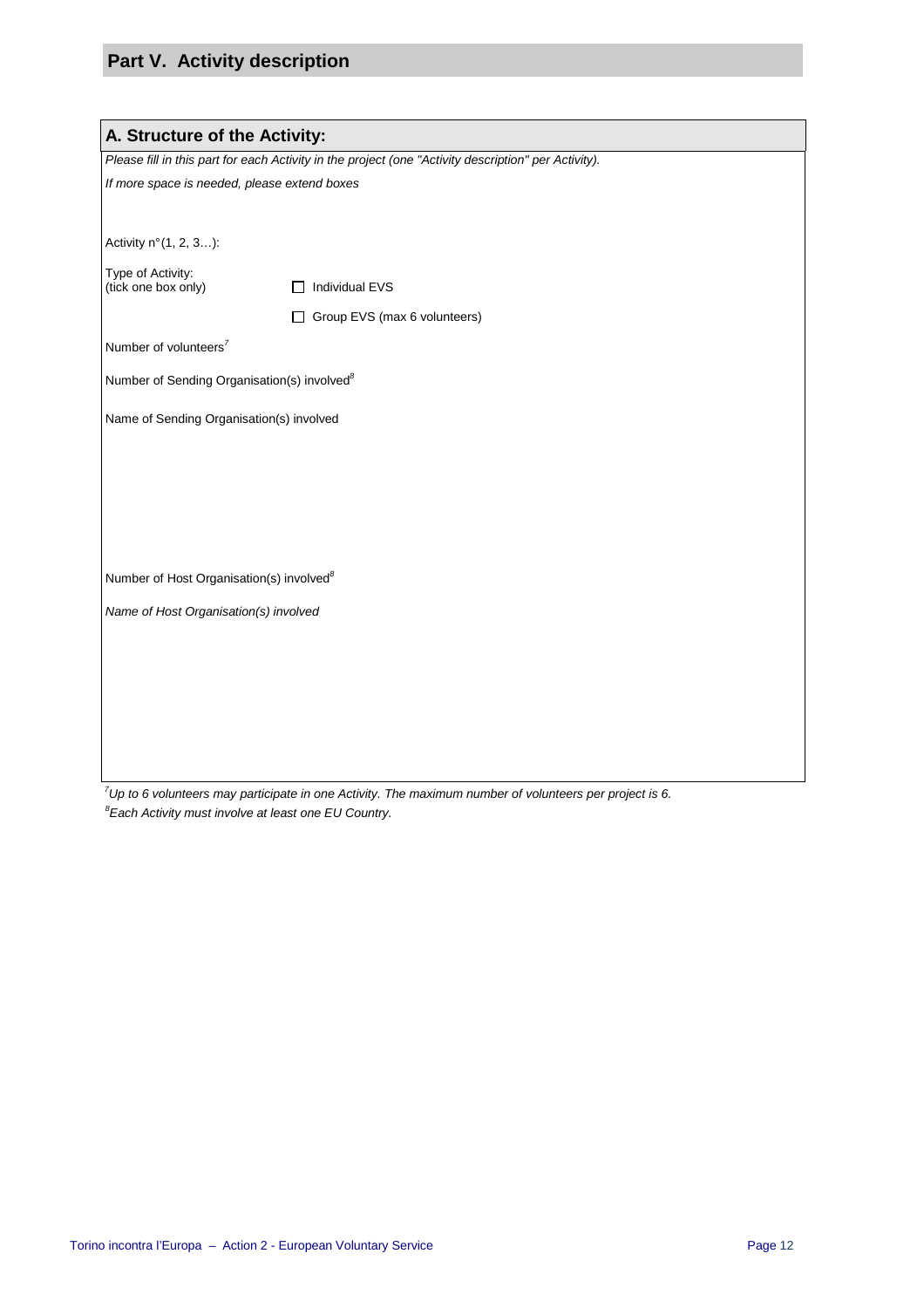## **B. Activity design:**

#### Please describe:

- the different phases of the Activity (preparation, implementation and evaluation)
- how the Activity is complying with the qualitative criteria of the EVS charter
- the role and tasks of the volunteer(s)
- the practical arrangements (working hours, days off, holidays, food, accommodation, local transport)
- how the Service(s) will contribute to the social and personal development of the volunteer(s), and what are the expected learning outcomes.

Please provide a timetable describing a standard week of Service of each volunteer involved in the Activity.

| C. Mentor:                                                                     |            |  |
|--------------------------------------------------------------------------------|------------|--|
| Please describe the role of the mentor(s) and give their contact details $9$ . |            |  |
|                                                                                |            |  |
|                                                                                |            |  |
|                                                                                |            |  |
|                                                                                |            |  |
|                                                                                |            |  |
|                                                                                |            |  |
| Family name (Ms/Mr)                                                            | First name |  |
|                                                                                |            |  |
| Email                                                                          |            |  |
| Telephone                                                                      | Telefax    |  |

| D. Risk prevention and crisis management:                                                               |  |  |  |  |
|---------------------------------------------------------------------------------------------------------|--|--|--|--|
| Please describe the general approach to risk prevention and crisis management measures in the Activity. |  |  |  |  |
|                                                                                                         |  |  |  |  |
|                                                                                                         |  |  |  |  |
|                                                                                                         |  |  |  |  |
|                                                                                                         |  |  |  |  |
|                                                                                                         |  |  |  |  |
|                                                                                                         |  |  |  |  |
|                                                                                                         |  |  |  |  |
|                                                                                                         |  |  |  |  |

<sup>9</sup> If two or more mentors are involved, please add rows.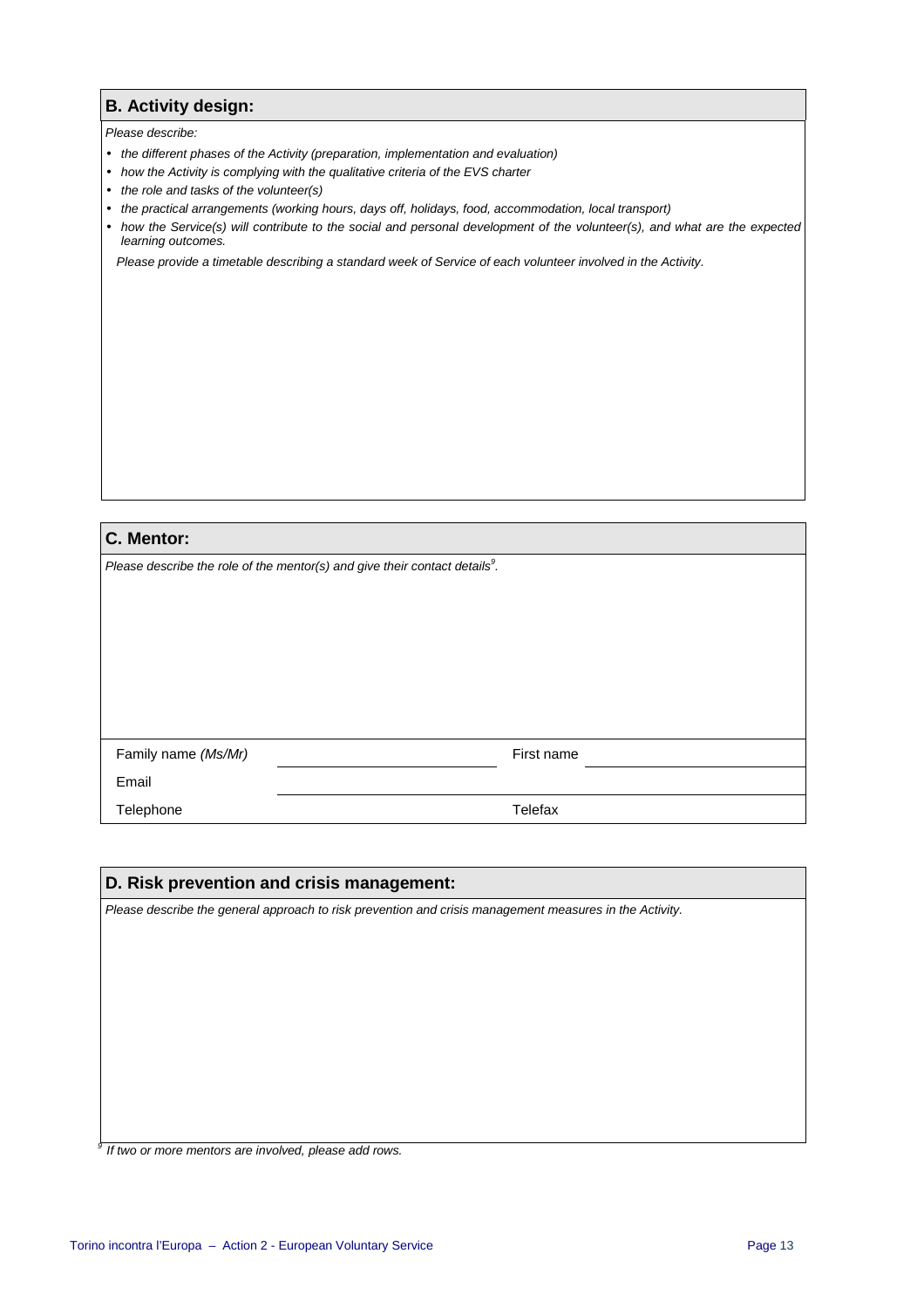# **Part V. Activity description – Involvement of young people with fewer**

**opportunities** (to be filled in only for Activities involving young people with fewer opportunities)

#### **E. Advance Planning Visit:**

Have you planned an Advance Planning Visit? Noting the Notation of North Control of North America, North America, No If so, please indicate the proposed programme, dates and venue.

#### **F. Reinforced mentorship:**

Do you foresee a reinforced mentorship to increase personal support of the volunteer(s) with fewer opportunities?

 $\Box$  Yes  $\Box$  No

If so, please describe the details of the specific personal support made available (tailor-made approach, how is the support arranged, who provides it, with which qualifications/experiences, which specific risk prevention measures are foreseen, etc.).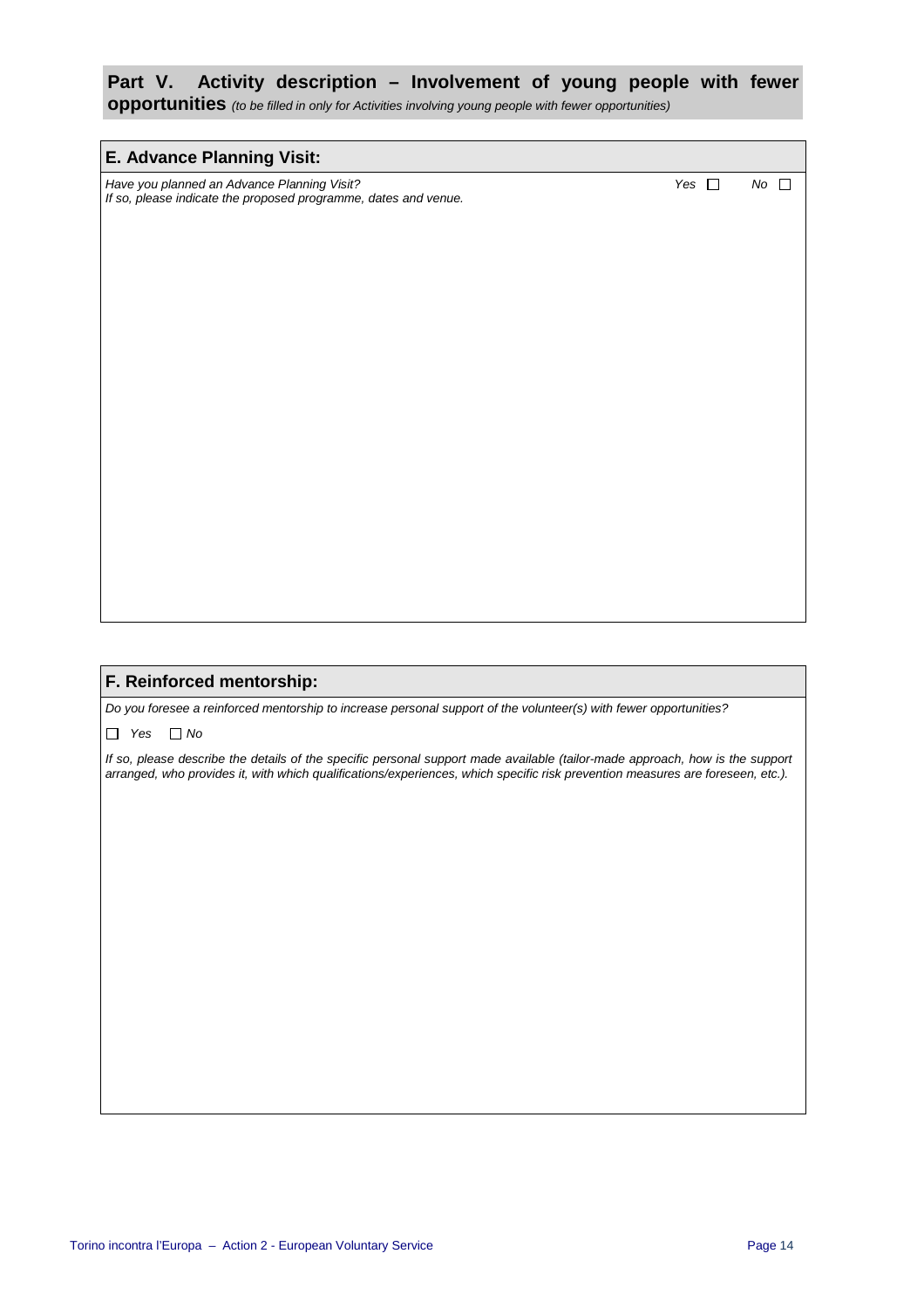# **Part VI. Budget ALL ITEMS IN EUROS**

For further information please consult the Programme Guide for the overview of funding rules and the lump sums/scales of unit costs. Please note that the National Agencies may modify the amounts indicated in the grant request according to the funding rules of the Programme Guide.

| A. Grant requested from the "Torino incontra l'Europa"                                                                                                                |                  |                                                               |
|-----------------------------------------------------------------------------------------------------------------------------------------------------------------------|------------------|---------------------------------------------------------------|
|                                                                                                                                                                       | Amount requested | Amount granted<br>(to be filled in by the<br>National Agency) |
| Travel costs of the volunteer(s) (90% of actual costs)                                                                                                                |                  |                                                               |
| Sending Activity costs (scale of unit costs)                                                                                                                          |                  |                                                               |
| Host Activity costs (scale of unit costs)                                                                                                                             |                  |                                                               |
| Visa costs, visa-related costs and vaccination costs (100% of actual<br>costs)                                                                                        |                  |                                                               |
| Volunteer's allowance (scale of unit costs - country specific)                                                                                                        |                  |                                                               |
| Coordination costs (scale of unit costs)                                                                                                                              |                  |                                                               |
| Costs for additional dissemination and exploitation of results (100% of<br>actual costs - up to $\epsilon$ 500 x number of promoters)                                 |                  |                                                               |
| Additional funding for projects including young people with fewer opportunities                                                                                       |                  |                                                               |
| Advance Planning Visit - travel costs (100% of actual costs)                                                                                                          |                  |                                                               |
| Advance Planning Visit – other costs (scales of unit costs)                                                                                                           |                  |                                                               |
| Cost related to a reinforced mentorship (scale of unit costs)                                                                                                         |                  |                                                               |
| Exceptional costs (100% actual costs)                                                                                                                                 |                  |                                                               |
| <b>EVS Training and Evaluation Cycle (if applicable)</b>                                                                                                              |                  |                                                               |
| Costs related to on-arrival training (100% of actual costs – up to $\in$ 900<br>x number of participants)                                                             |                  |                                                               |
| Costs related to pre-departure training, mid-term evaluation, evaluation<br>of the Activity (100% of actual costs – up to $\epsilon$ 500 x number of<br>participants) |                  |                                                               |
| Total grant requested from the "Torino incontra l'Europa"                                                                                                             |                  |                                                               |

| <b>B. Co-financing</b>                                            |        |
|-------------------------------------------------------------------|--------|
|                                                                   | Amount |
| Own resources                                                     |        |
| Other contributions to this project (please specify each source): |        |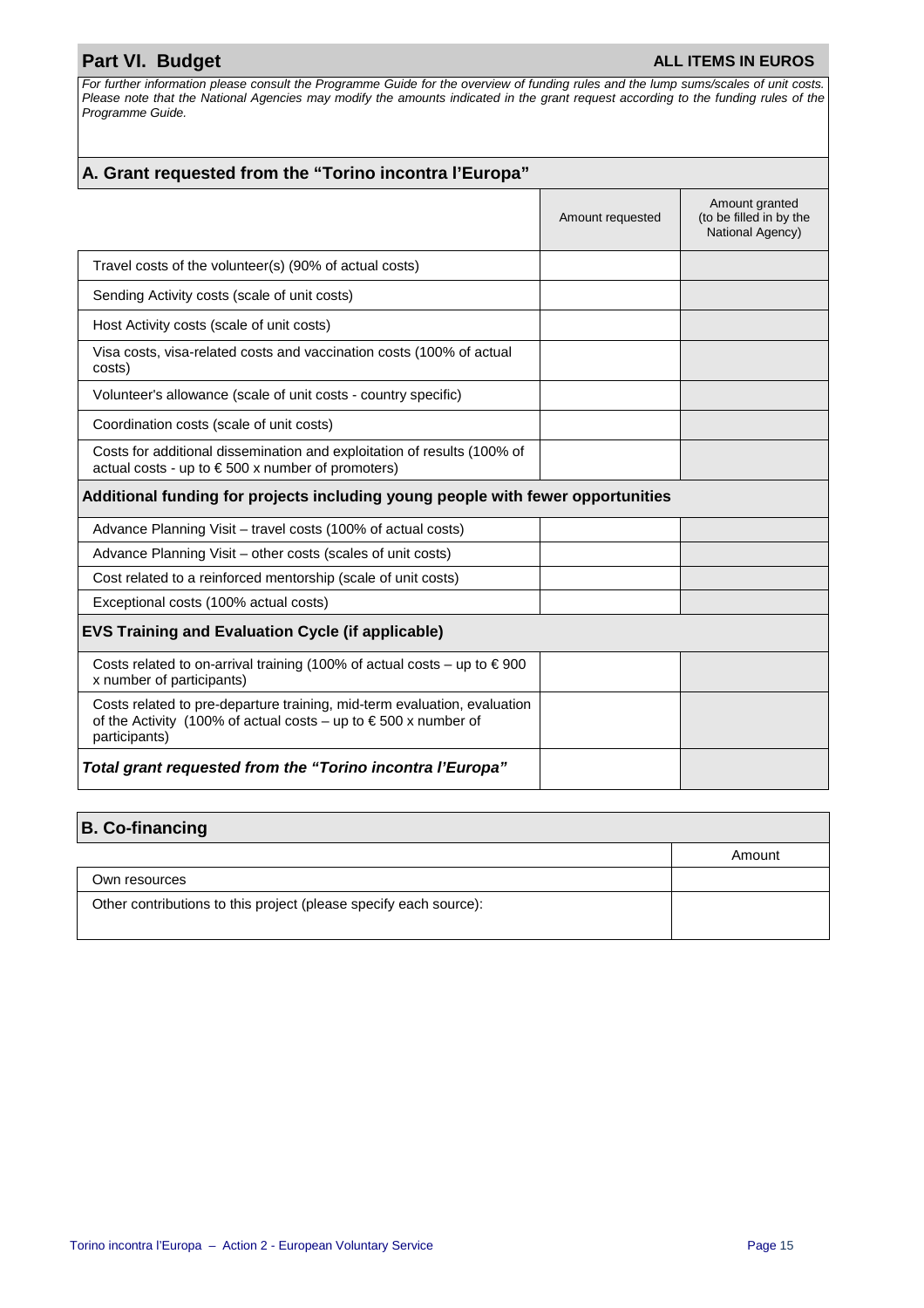# **C. Detailed calcultation of grant requested ALL ITEMS IN EUROS**

If more space is needed, please add rows.

| Travel costs of the volunteer(s) |                         |                                                                                   |    |                       |                             |                             |
|----------------------------------|-------------------------|-----------------------------------------------------------------------------------|----|-----------------------|-----------------------------|-----------------------------|
|                                  |                         | Please note: only cheapest means of transport/fares are subject to reimbursement. |    |                       |                             |                             |
| Organisation and<br>country      | Number of<br>volunteers | From                                                                              | To | Means<br>of transport | Total<br>costs<br>$(100\%)$ | Grant<br>requested<br>(90%) |
|                                  |                         |                                                                                   |    |                       |                             |                             |
|                                  |                         |                                                                                   |    |                       |                             |                             |
|                                  |                         |                                                                                   |    |                       |                             |                             |
|                                  |                         |                                                                                   |    |                       |                             |                             |
| <b>TOTAL</b>                     |                         |                                                                                   |    |                       |                             |                             |

| <b>Sending Activity costs</b> |                      |                           |                  |  |
|-------------------------------|----------------------|---------------------------|------------------|--|
| Organisation and country      | Number of volunteers | Unit cost (per volunteer) | Amount requested |  |
|                               |                      |                           |                  |  |
|                               |                      |                           |                  |  |
|                               |                      |                           |                  |  |
|                               |                      |                           |                  |  |
|                               |                      |                           |                  |  |
|                               |                      | TOTAL                     |                  |  |

| <b>Host Activity costs</b> |                      |                       |              |                  |
|----------------------------|----------------------|-----------------------|--------------|------------------|
| Organisation and country   | Number of volunteers | Duration in<br>months | Unit cost    | Amount requested |
|                            |                      |                       |              |                  |
|                            |                      |                       |              |                  |
|                            |                      |                       |              |                  |
|                            |                      |                       |              |                  |
|                            |                      |                       |              |                  |
|                            |                      |                       | <b>TOTAL</b> |                  |

| Visa costs, visa related costs and vaccination costs (if applicable) |       |  |
|----------------------------------------------------------------------|-------|--|
| Specification                                                        | Costs |  |
|                                                                      |       |  |
|                                                                      |       |  |
|                                                                      |       |  |
|                                                                      |       |  |
|                                                                      |       |  |
| TOTAI                                                                |       |  |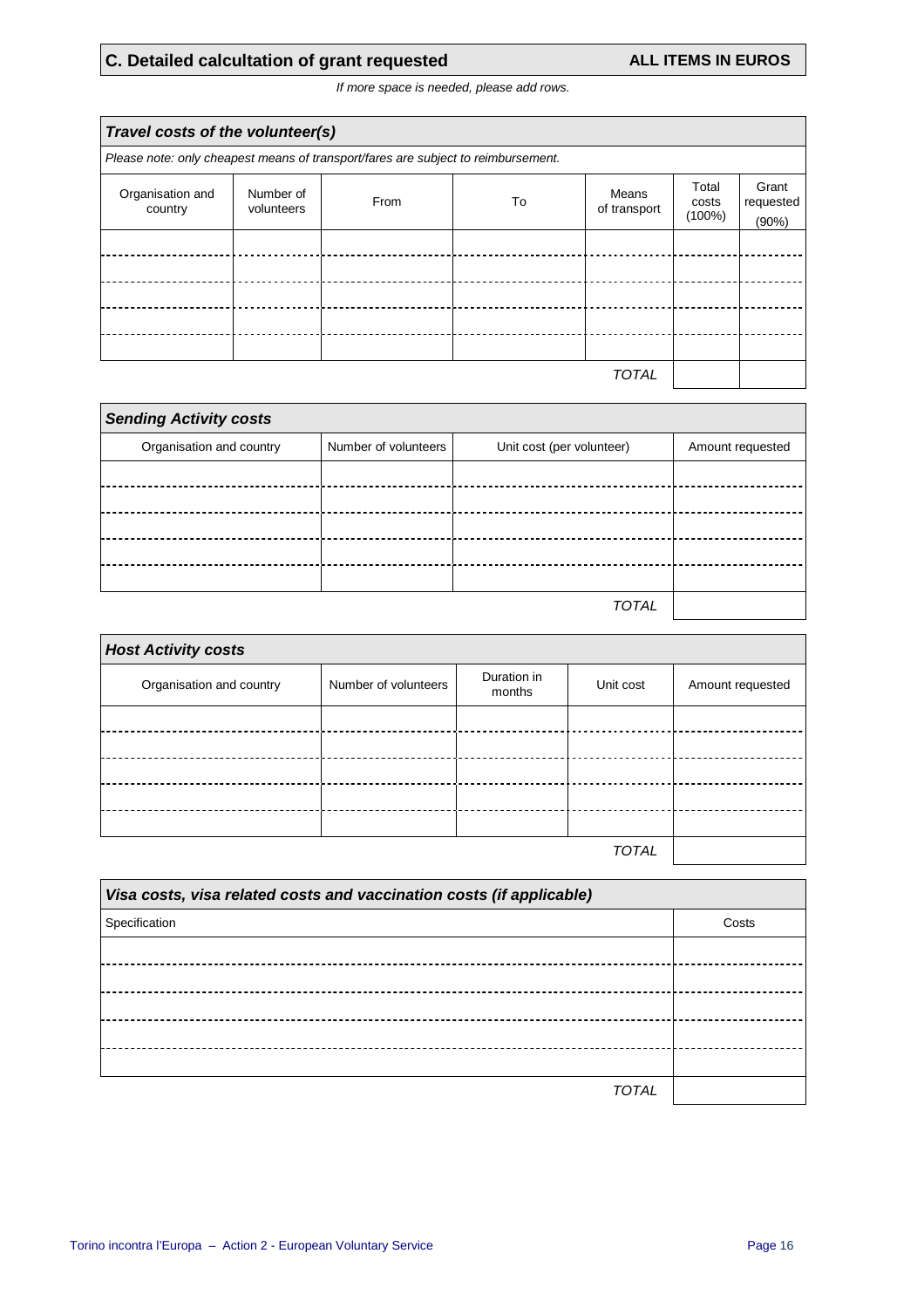| <b>Volunteer's allowance</b>  |                      |                    |              |                  |
|-------------------------------|----------------------|--------------------|--------------|------------------|
| Host organisation and country | Number of volunteers | Duration in months | Unit cost    | Amount requested |
|                               |                      |                    |              |                  |
|                               |                      |                    |              |                  |
|                               |                      |                    |              |                  |
|                               |                      |                    |              |                  |
|                               |                      |                    | <b>TOTAL</b> |                  |

| Coordination costs (if applicable) |                          |                  |
|------------------------------------|--------------------------|------------------|
| Number of promoters                | Unit cost (per promoter) | Amount requested |
|                                    |                          |                  |
|                                    | <b>SUBTOTAL</b>          |                  |

| Number of volunteers | Unit cost (per volunteer) | Amount requested |
|----------------------|---------------------------|------------------|

SUBTOTAL

TOTAL Coordination costs

| Costs for additional dissemination and exploitation of results |       |  |  |
|----------------------------------------------------------------|-------|--|--|
| Specification                                                  | Costs |  |  |
|                                                                |       |  |  |
|                                                                |       |  |  |
|                                                                |       |  |  |
|                                                                |       |  |  |
| <b>TOTAL</b>                                                   |       |  |  |

| Advance Planning Visit - travel costs (if applicable) |                                               |      |    |                    |       |
|-------------------------------------------------------|-----------------------------------------------|------|----|--------------------|-------|
|                                                       | Sending Organisation   Number of participants | From | To | Means of transport | Costs |
|                                                       |                                               |      |    |                    |       |
|                                                       |                                               |      |    |                    |       |
|                                                       |                                               |      |    |                    |       |
|                                                       |                                               |      |    |                    |       |
|                                                       |                                               |      |    | <b>TOTAL</b>       |       |

| Advance planning visit - other costs (if applicable) |                                |                         |                                   |                  |
|------------------------------------------------------|--------------------------------|-------------------------|-----------------------------------|------------------|
| Sending Organisation                                 | Number of sending<br>promoters | Duration (max 2 nights) | Unit cost per night per<br>person | Amount requested |
|                                                      |                                |                         |                                   |                  |
|                                                      |                                |                         |                                   |                  |
|                                                      |                                |                         |                                   |                  |
|                                                      |                                |                         |                                   |                  |
|                                                      |                                |                         | <b>TOTAL</b>                      |                  |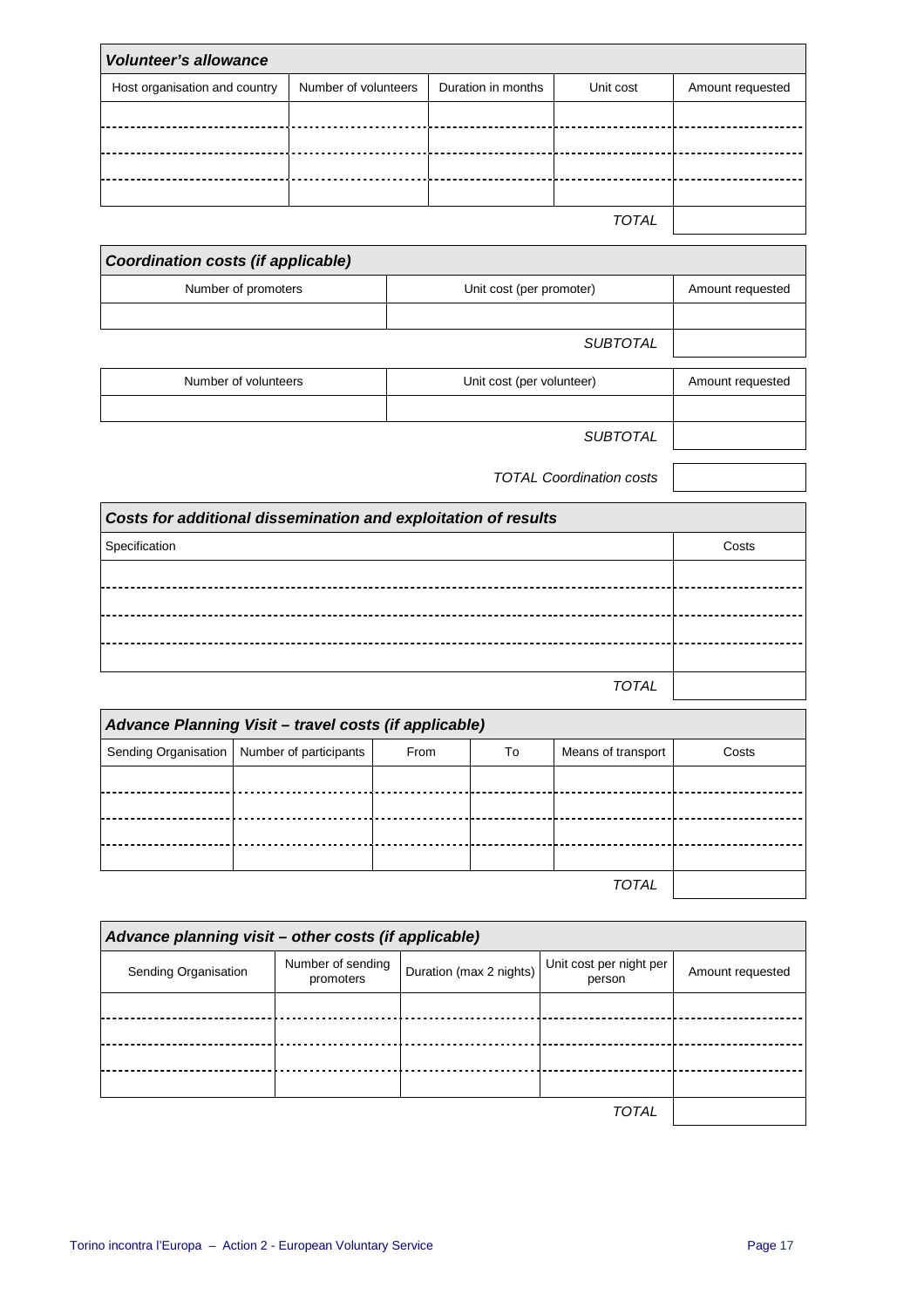| Cost related to a reinforced mentorship (if applicable) |                         |                                 |              |                  |
|---------------------------------------------------------|-------------------------|---------------------------------|--------------|------------------|
| Orgaisation and country                                 | Number of<br>volunteers | Duration of Service in<br>month | Unit cost    | Amount requested |
|                                                         |                         |                                 |              |                  |
|                                                         |                         |                                 |              |                  |
|                                                         |                         |                                 |              |                  |
|                                                         |                         |                                 |              |                  |
|                                                         |                         |                                 |              |                  |
|                                                         |                         |                                 | <b>TOTAL</b> |                  |

| <b>Exceptional costs (if applicable)</b> |       |
|------------------------------------------|-------|
| Specification                            | Costs |
|                                          |       |
|                                          |       |
|                                          |       |
|                                          |       |
|                                          |       |
| <b>TOTAL</b>                             |       |

| Costs related to an on-arrival training (if applicable) |             |              |                  |
|---------------------------------------------------------|-------------|--------------|------------------|
| Specification                                           | Provided by |              | Amount requested |
|                                                         |             |              |                  |
|                                                         |             |              |                  |
|                                                         |             |              |                  |
|                                                         |             |              |                  |
|                                                         |             |              |                  |
|                                                         |             | <b>TOTAL</b> |                  |

| Costs related to pre-departure training, mid-term evaluation, evaluation of the Activity (if<br>applicable) |              |                  |  |
|-------------------------------------------------------------------------------------------------------------|--------------|------------------|--|
| Specification                                                                                               | Provided by  | Amount requested |  |
|                                                                                                             |              |                  |  |
|                                                                                                             |              |                  |  |
|                                                                                                             |              |                  |  |
|                                                                                                             |              |                  |  |
|                                                                                                             |              |                  |  |
|                                                                                                             | <b>TOTAL</b> |                  |  |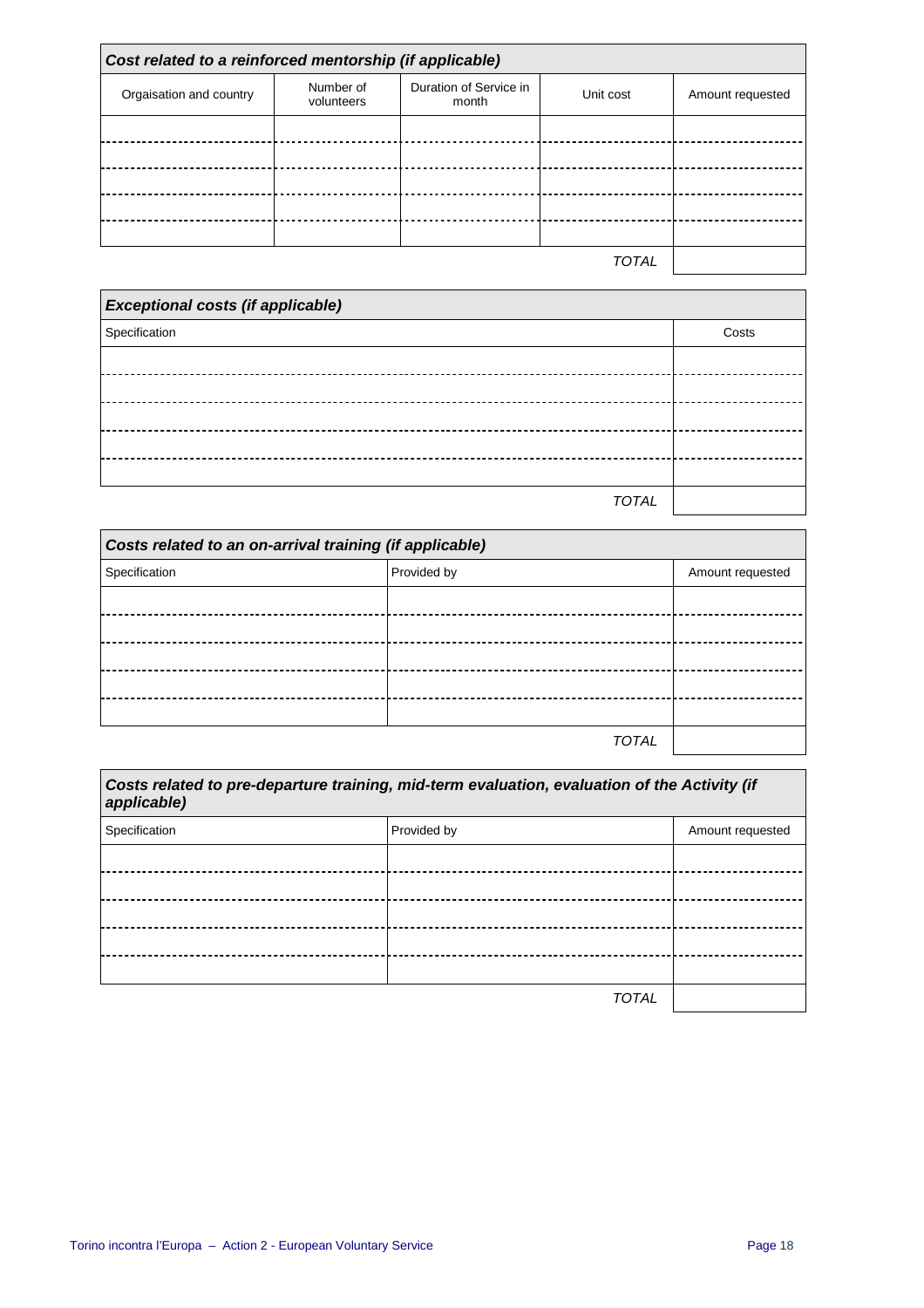### **Part VII. Bank details**

Please fill in the details needed for the payment to reach the account of the applicant.

| A. Account details |         |
|--------------------|---------|
| Account holder     |         |
| Address            |         |
| Postcode           | City    |
| Region             | Country |

| <b>Contact</b>      |            |  |
|---------------------|------------|--|
| Family name (Ms/Mr) | First name |  |
| Email               |            |  |
| Telephone           | Telefax    |  |

| <b>B.</b> Bank details    |         |  |  |  |  |  |  |  |
|---------------------------|---------|--|--|--|--|--|--|--|
| Bank name                 |         |  |  |  |  |  |  |  |
| <b>Branch address</b>     |         |  |  |  |  |  |  |  |
|                           |         |  |  |  |  |  |  |  |
| Postcode                  | City    |  |  |  |  |  |  |  |
| Region                    | Country |  |  |  |  |  |  |  |
| Account number            |         |  |  |  |  |  |  |  |
| IBAN (if applicable)      |         |  |  |  |  |  |  |  |
| BIC (if applicable)       |         |  |  |  |  |  |  |  |
| Sort Code (if applicable) |         |  |  |  |  |  |  |  |

#### **Remarks**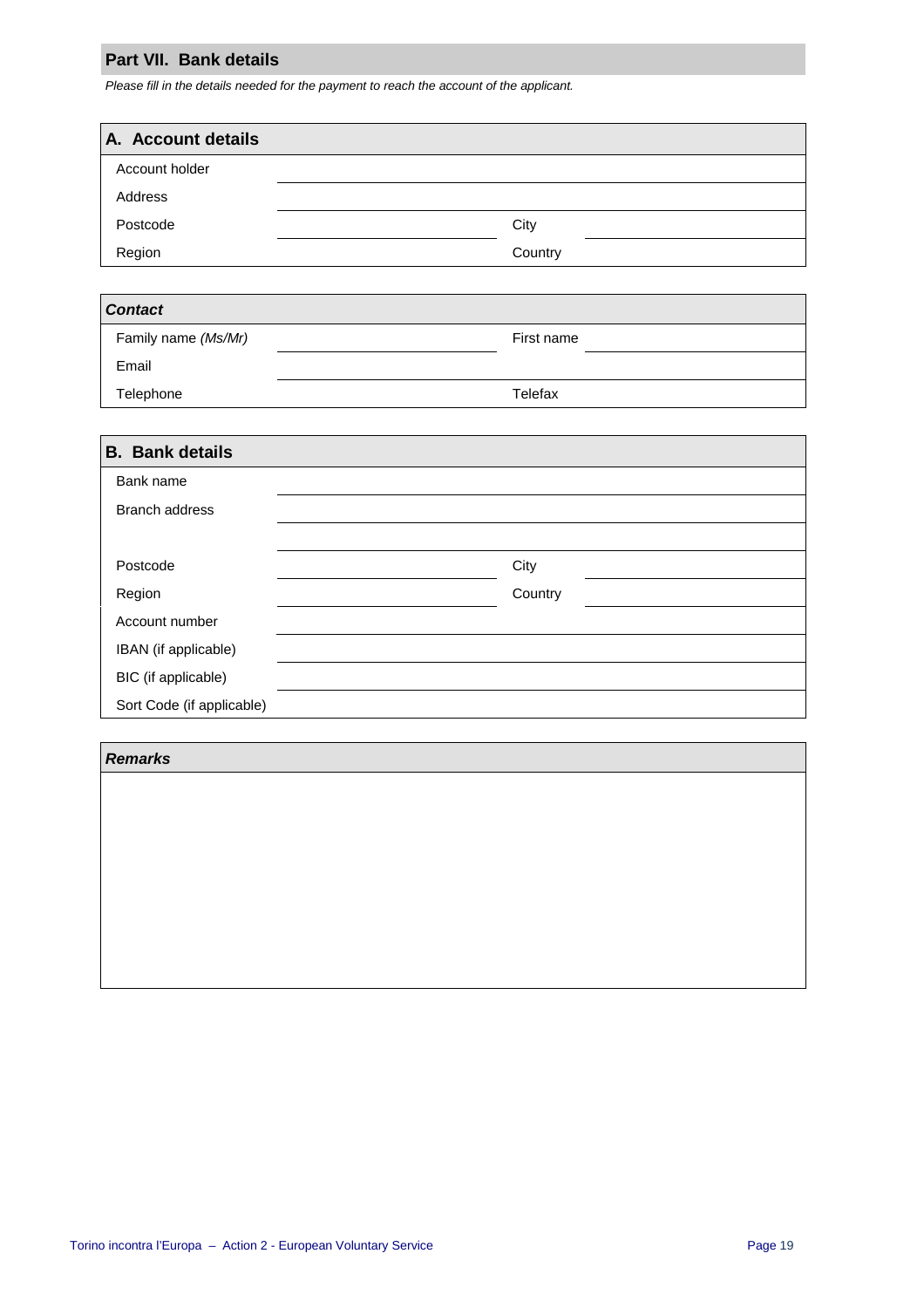#### **Part VIII. Signature of the legal representative**

The applicant undertakes to inform the National Agency of all changes affecting the activities as described in this form.

The applicant allows the National Agency to make available and use all data provided in this application form for the purposes of managing data on young people. All personal data collected for the purpose of this project shall be processed in accordance with National rules on the protection of individuals with regard to the processing of personal data by the Municipality of Torino and by the Italian National Agency.

Data subjects may, on written request, gain access to their personal data. They should address any questions regarding the processing of their personal data to the National Agency in charge of the management of their application.

The applicant undertakes to inform the promoters and participants in its project on the provisions and practices regarding data protection applied under the project "Torino incontra l'Europa".

#### **Applicant**

Name:

#### **Legal representative**

Name in capital letters:

Date:

Place: Signature: Signature: Signature: Signature: Signature: Signature: Signature: Signature: Signature: Signature: Signature: Signature: Signature: Signature: Signature: Signature: Signature: Signature: Signature: Signat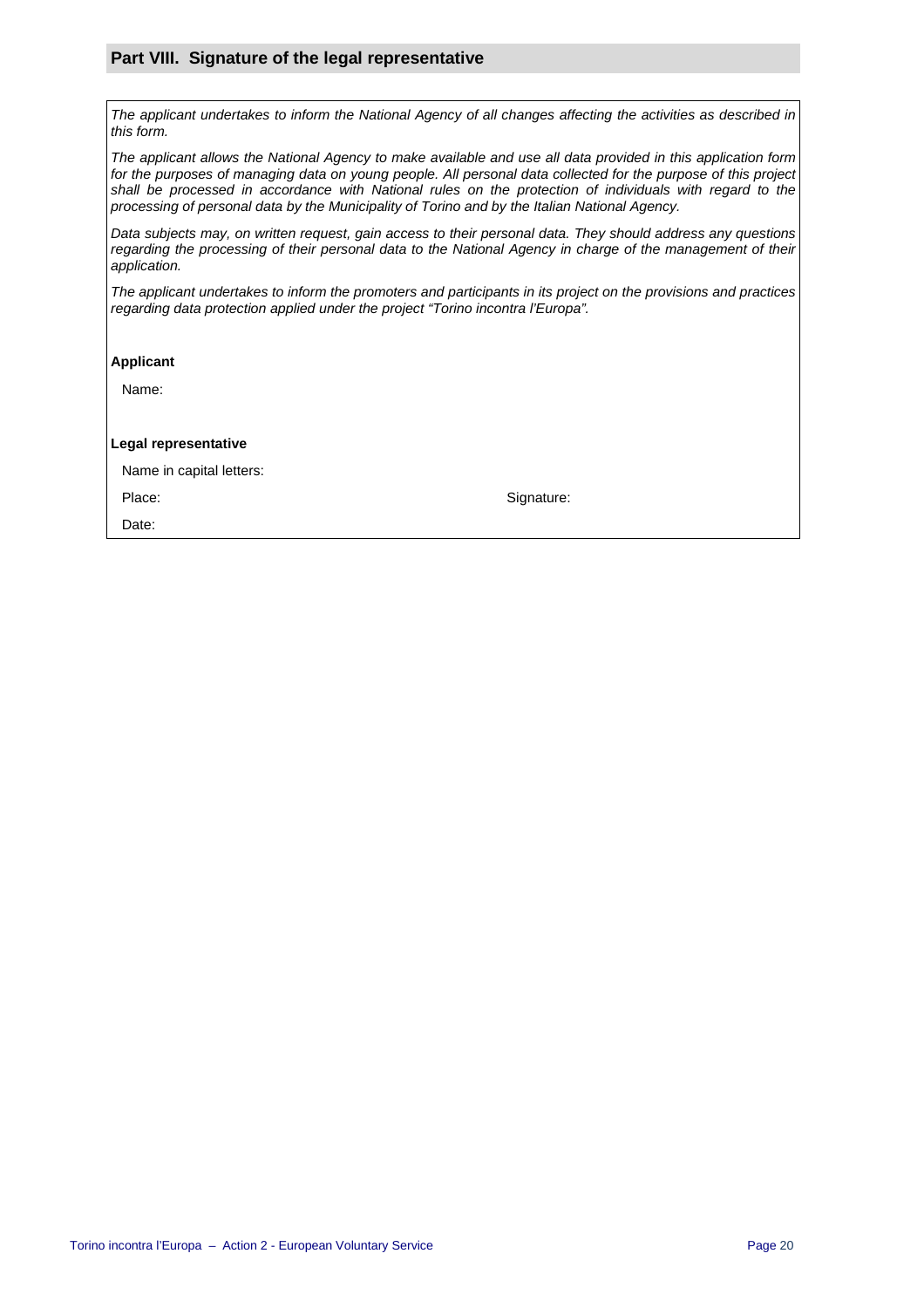## **Part IX. Declaration on honour**

To be completed by the person authorised to enter into legally binding commitments on behalf of the applicant.

I, the undersigned, hereby request a grant from the Municipality of Torino in the framework of the project "Torino incontra l'Europa" of EUR …………… to implement the action covered by this application.

I certify that all information contained in this application, including project description, is correct to the best of my knowledge and am aware of the content of the annexes to the application form.

I confirm that my organisation/group has the financial and operational capacity to complete the proposed project.

I confirm that my organisation/group has taken the appropriate measures to ensure the protection and safety of participants involved in the project.

I take note that under the provisions of the national financial rules applicable to the grants, may not be awarded to applicants who are in any of the following situations:

(a) if they are bankrupt or being wound up, are having their affairs administered by the courts, have entered into an arrangement with creditors, have suspended business activities, are the subject of proceedings concerning those matters, or are in any analogous situation arising from a similar procedure provided for in national legislation or regulations;

(b) if they have been convicted of an offence concerning their professional conduct by a judgment which has the force of res judicata;

(c) if they have been guilty of grave professional misconduct proven by any means which the contracting authority can justify;

(d) if they have not fulfilled obligations relating to the payment of social security contributions or the payment of taxes in accordance with the legal provisions of the country in which they are established or with those of the country of the contracting authority or those of the country where the contract is to be performed;

(e) if they have been the subject of a judgment which has the force of res judicata for fraud, corruption, involvement in a criminal organisation or any other illegal activity detrimental to the Communities' financial interests;

(f) if following another procurement procedure or grant award procedure financed by the Municipality of Torino budget, they have been declared to be in serious breach of contract for failure to comply with their contractual obligations;

(g) if, on the date of the grant award procedure, they are subject to a conflict of interest;

(h) if, on the date of the grant award procedure, they are guilty of misrepresentation in supplying the information required by the contracting authority as a condition of participation in the grant award procedure or fail to supply this information.

I confirm that neither I nor the organisation/group for which I am acting as legal representative are in any of the situations described above, and am aware that the penalties set out in the Financial Regulation may be applied in the case of a false declaration.

In the event that my grant application is successful, I authorise the Agency to publish on its internet site or in any other appropriate medium:

- The name and address of the beneficiary of the grant;
- The subject of the grant;
- The amount awarded and the rate of funding of the costs of the approved work programme.

By signing this application form, I accept all the conditions set out in the Youth in Action Programme Guide published on the website of the Italian National Agency.

Place: Place: Place: Place: Place: Place: Place: Place: Place: Place: Place: Place: Place: Place: Place: Place: Place: Place: Place: Place: Place: Place: Place: Place: Place: Place: Place: Place: Place: Place: Place: Place

Signature: Signature: Signature: Stamp of the applicant:

| Name in capital letters: |
|--------------------------|
| Position/function:       |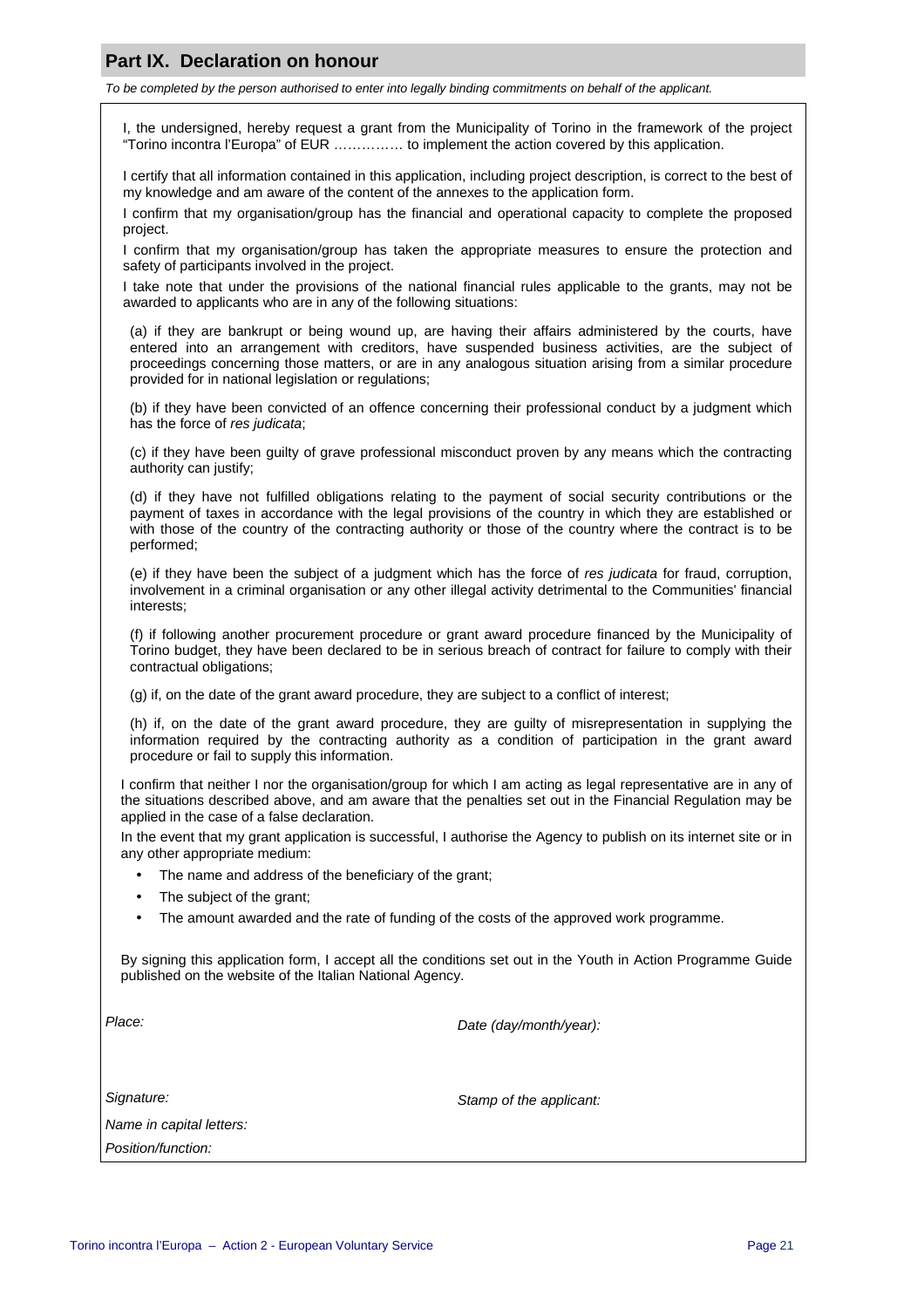| <b>Check list</b>                                                                          |                                                                                                                                                                                              |                                                                                                                                                                                                                                                                                                                                                                                                                                                                                                                                                                                                                |  |  |  |  |  |  |  |
|--------------------------------------------------------------------------------------------|----------------------------------------------------------------------------------------------------------------------------------------------------------------------------------------------|----------------------------------------------------------------------------------------------------------------------------------------------------------------------------------------------------------------------------------------------------------------------------------------------------------------------------------------------------------------------------------------------------------------------------------------------------------------------------------------------------------------------------------------------------------------------------------------------------------------|--|--|--|--|--|--|--|
| Before returning this application form to the National Agency, please check the following: |                                                                                                                                                                                              |                                                                                                                                                                                                                                                                                                                                                                                                                                                                                                                                                                                                                |  |  |  |  |  |  |  |
| ❖                                                                                          | The application must include the following documents:                                                                                                                                        |                                                                                                                                                                                                                                                                                                                                                                                                                                                                                                                                                                                                                |  |  |  |  |  |  |  |
|                                                                                            |                                                                                                                                                                                              | the present application form, duly completed and signed in original by the person authorised to<br>enter into legally binding commitments on behalf of the applicant (signatures required in Parts VIII<br>and IX of this form), together with the <b>Preliminary agreements</b> with all partner promoters, duly<br>completed and signed in original. Please note that Preliminary agreements can be provided in the<br>form of fax (when submitting the application) on the condition that they are complemented by<br>orginals that must be received by the NA before the Evaluation Committee takes place. |  |  |  |  |  |  |  |
|                                                                                            | daily timetable of the planned activity                                                                                                                                                      |                                                                                                                                                                                                                                                                                                                                                                                                                                                                                                                                                                                                                |  |  |  |  |  |  |  |
|                                                                                            | $\Box$                                                                                                                                                                                       | only for non governmental organisations: an extract from the official gazette/trade register, and<br>certificate of liability to VAT (if, as in certain countries, the trade register number and VAT number<br>are identical, only one of these documents is required);                                                                                                                                                                                                                                                                                                                                        |  |  |  |  |  |  |  |
|                                                                                            | only for informal groups of young people: a copy of the group representative's identity card or<br>П<br>passport.                                                                            |                                                                                                                                                                                                                                                                                                                                                                                                                                                                                                                                                                                                                |  |  |  |  |  |  |  |
|                                                                                            |                                                                                                                                                                                              |                                                                                                                                                                                                                                                                                                                                                                                                                                                                                                                                                                                                                |  |  |  |  |  |  |  |
| ❖                                                                                          | Additional mandatory documents for grant requests exceeding € 25 000:                                                                                                                        |                                                                                                                                                                                                                                                                                                                                                                                                                                                                                                                                                                                                                |  |  |  |  |  |  |  |
|                                                                                            | all applicant promoters – with the exception of public bodies - funding exceeding $\epsilon$ 25 000 must submit,<br>together with their application form, the following financial documents: |                                                                                                                                                                                                                                                                                                                                                                                                                                                                                                                                                                                                                |  |  |  |  |  |  |  |
|                                                                                            |                                                                                                                                                                                              | the profit and loss accounts of the applicant,                                                                                                                                                                                                                                                                                                                                                                                                                                                                                                                                                                 |  |  |  |  |  |  |  |
|                                                                                            | and                                                                                                                                                                                          |                                                                                                                                                                                                                                                                                                                                                                                                                                                                                                                                                                                                                |  |  |  |  |  |  |  |
|                                                                                            | the <b>balance sheet</b> for the last financial year for which the accounts have been closed.                                                                                                |                                                                                                                                                                                                                                                                                                                                                                                                                                                                                                                                                                                                                |  |  |  |  |  |  |  |
|                                                                                            | The objective is to permit an assessment of the financial capacity of the applicant promoters.<br>Please note there is no specific form to submit the information outlined above.            |                                                                                                                                                                                                                                                                                                                                                                                                                                                                                                                                                                                                                |  |  |  |  |  |  |  |

## **Annex : Minimum requirements for an Activity Agreement**

The Activity Agreement is a key element to ensure a solid partnership among promoters and volunteers in each EVS activity. It shall contain at least the following information:

- 1. Project title and reference of the grant agreement (if applicable),
- 2. Names of the Coordinating Organisation, the Sending Organisation(s) and the Host Organisation(s) involved in the Activity,
- 3. Role and tasks of the volunteers
- 4. Division of rights and responsibilities among promoters and volunteers,
- 5. Division of grant (according to the above responsibilities),
- 6. Names and signatures of the representatives of all promoters in the Activity,
- 7. Names and signatures of all volunteers involved in the Activity,
- 8. Signed declaration of each volunteer stating that s/he never took part in EVS previously (with the exception indicated in the Programme Guide).
- 9. A table with all volunteer details (please fill-in the table below).

A copy of the signed Agreement must be submitted to the granting Agency, either together with the application form or at a later stage. In this last circumstance, the agreement must be sent at least 6 weeks before the Activity starts**<sup>12</sup>** .

It must also be handed out to all partner promoters and volunteers involved in the Activity.

This Agreement is binding on all partner promoters and volunteers involved in the Activity. In case of substantial modifications, a new agreement has to be signed and an updated table with all volunteer's details has to be sent to the above Agencies for information.